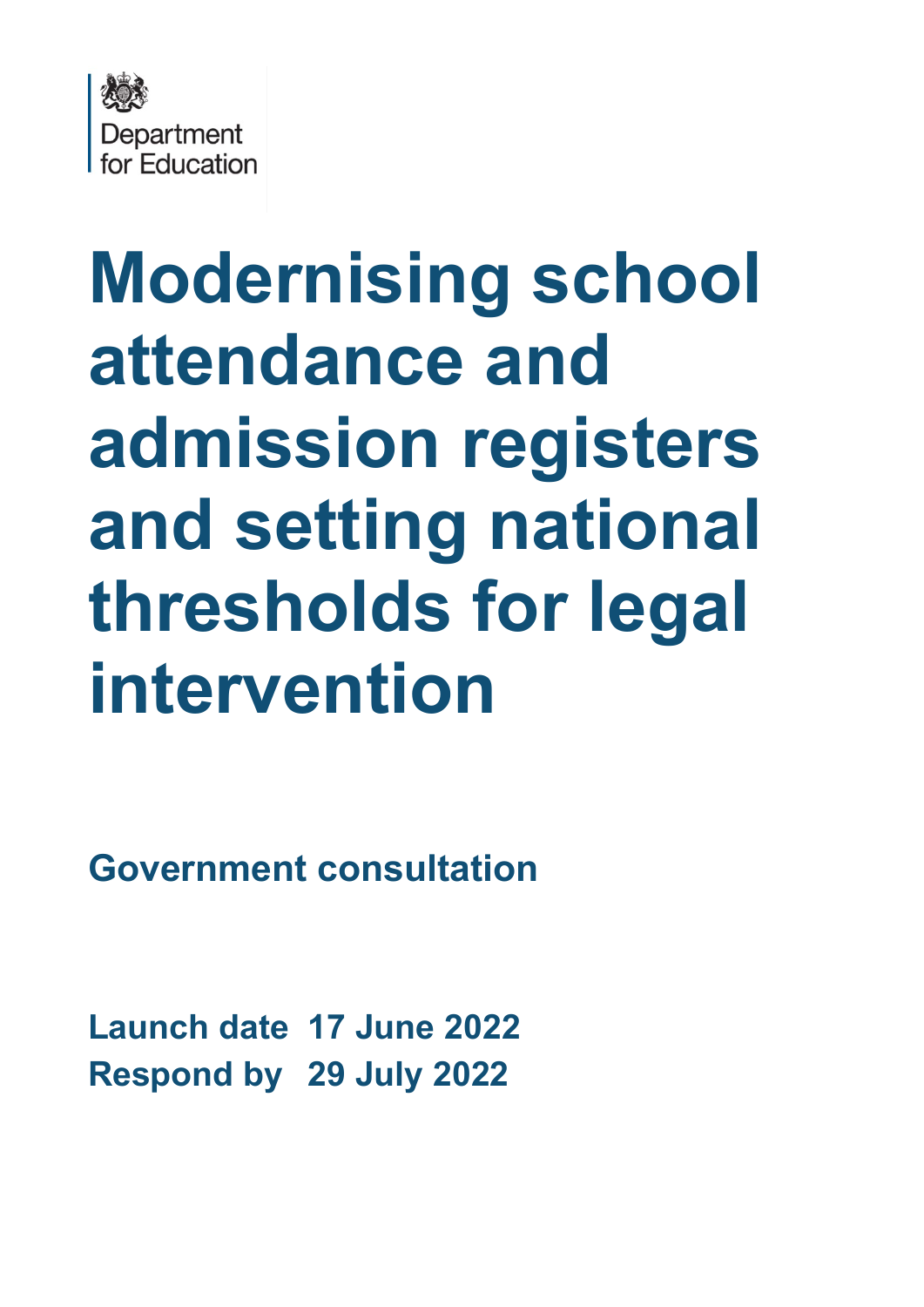# **Contents**

| <b>Introduction</b><br>Who this is for<br>Issue date<br><b>Enquiries</b><br><b>Additional copies</b><br>The response<br><b>About this consultation</b><br>Respond online<br>Other ways to respond<br>Deadline<br>Proposal 1 - Rewrite of the Education (Pupil Registration) (England) Regulations<br>2006<br>Data sharing from admission register and attendance register<br>Background<br>Proposal and rationale<br>Questions on data sharing from the admission and attendance register<br><b>Admission Register</b><br>Background<br>Proposal and rationale<br>Questions on the admission register<br><b>Attendance Register</b><br>Background<br>Proposal and rationale<br>Questions on the attendance register<br>Proposal 2 – Thresholds for the new national framework for issuing fixed penalty<br>notices<br>Background<br>Proposal and rationale<br>Questions on thresholds of the new national framework on fixed penalty notices:<br><b>Public Sector Equality Duty</b><br>21<br>Questions on the equalities impact:<br>21 |    |
|----------------------------------------------------------------------------------------------------------------------------------------------------------------------------------------------------------------------------------------------------------------------------------------------------------------------------------------------------------------------------------------------------------------------------------------------------------------------------------------------------------------------------------------------------------------------------------------------------------------------------------------------------------------------------------------------------------------------------------------------------------------------------------------------------------------------------------------------------------------------------------------------------------------------------------------------------------------------------------------------------------------------------------------|----|
|                                                                                                                                                                                                                                                                                                                                                                                                                                                                                                                                                                                                                                                                                                                                                                                                                                                                                                                                                                                                                                        | 3  |
|                                                                                                                                                                                                                                                                                                                                                                                                                                                                                                                                                                                                                                                                                                                                                                                                                                                                                                                                                                                                                                        | 3  |
|                                                                                                                                                                                                                                                                                                                                                                                                                                                                                                                                                                                                                                                                                                                                                                                                                                                                                                                                                                                                                                        | 3  |
|                                                                                                                                                                                                                                                                                                                                                                                                                                                                                                                                                                                                                                                                                                                                                                                                                                                                                                                                                                                                                                        | 3  |
|                                                                                                                                                                                                                                                                                                                                                                                                                                                                                                                                                                                                                                                                                                                                                                                                                                                                                                                                                                                                                                        | 4  |
|                                                                                                                                                                                                                                                                                                                                                                                                                                                                                                                                                                                                                                                                                                                                                                                                                                                                                                                                                                                                                                        | 4  |
|                                                                                                                                                                                                                                                                                                                                                                                                                                                                                                                                                                                                                                                                                                                                                                                                                                                                                                                                                                                                                                        | 5  |
|                                                                                                                                                                                                                                                                                                                                                                                                                                                                                                                                                                                                                                                                                                                                                                                                                                                                                                                                                                                                                                        | 5  |
|                                                                                                                                                                                                                                                                                                                                                                                                                                                                                                                                                                                                                                                                                                                                                                                                                                                                                                                                                                                                                                        | 5  |
|                                                                                                                                                                                                                                                                                                                                                                                                                                                                                                                                                                                                                                                                                                                                                                                                                                                                                                                                                                                                                                        | 5  |
|                                                                                                                                                                                                                                                                                                                                                                                                                                                                                                                                                                                                                                                                                                                                                                                                                                                                                                                                                                                                                                        |    |
|                                                                                                                                                                                                                                                                                                                                                                                                                                                                                                                                                                                                                                                                                                                                                                                                                                                                                                                                                                                                                                        | 6  |
|                                                                                                                                                                                                                                                                                                                                                                                                                                                                                                                                                                                                                                                                                                                                                                                                                                                                                                                                                                                                                                        | 6  |
|                                                                                                                                                                                                                                                                                                                                                                                                                                                                                                                                                                                                                                                                                                                                                                                                                                                                                                                                                                                                                                        | 6  |
|                                                                                                                                                                                                                                                                                                                                                                                                                                                                                                                                                                                                                                                                                                                                                                                                                                                                                                                                                                                                                                        | 6  |
|                                                                                                                                                                                                                                                                                                                                                                                                                                                                                                                                                                                                                                                                                                                                                                                                                                                                                                                                                                                                                                        | 8  |
|                                                                                                                                                                                                                                                                                                                                                                                                                                                                                                                                                                                                                                                                                                                                                                                                                                                                                                                                                                                                                                        | 9  |
|                                                                                                                                                                                                                                                                                                                                                                                                                                                                                                                                                                                                                                                                                                                                                                                                                                                                                                                                                                                                                                        | 9  |
|                                                                                                                                                                                                                                                                                                                                                                                                                                                                                                                                                                                                                                                                                                                                                                                                                                                                                                                                                                                                                                        | 9  |
|                                                                                                                                                                                                                                                                                                                                                                                                                                                                                                                                                                                                                                                                                                                                                                                                                                                                                                                                                                                                                                        | 10 |
|                                                                                                                                                                                                                                                                                                                                                                                                                                                                                                                                                                                                                                                                                                                                                                                                                                                                                                                                                                                                                                        | 12 |
|                                                                                                                                                                                                                                                                                                                                                                                                                                                                                                                                                                                                                                                                                                                                                                                                                                                                                                                                                                                                                                        | 12 |
|                                                                                                                                                                                                                                                                                                                                                                                                                                                                                                                                                                                                                                                                                                                                                                                                                                                                                                                                                                                                                                        | 12 |
|                                                                                                                                                                                                                                                                                                                                                                                                                                                                                                                                                                                                                                                                                                                                                                                                                                                                                                                                                                                                                                        | 14 |
|                                                                                                                                                                                                                                                                                                                                                                                                                                                                                                                                                                                                                                                                                                                                                                                                                                                                                                                                                                                                                                        | 17 |
|                                                                                                                                                                                                                                                                                                                                                                                                                                                                                                                                                                                                                                                                                                                                                                                                                                                                                                                                                                                                                                        | 17 |
|                                                                                                                                                                                                                                                                                                                                                                                                                                                                                                                                                                                                                                                                                                                                                                                                                                                                                                                                                                                                                                        | 18 |
|                                                                                                                                                                                                                                                                                                                                                                                                                                                                                                                                                                                                                                                                                                                                                                                                                                                                                                                                                                                                                                        | 19 |
|                                                                                                                                                                                                                                                                                                                                                                                                                                                                                                                                                                                                                                                                                                                                                                                                                                                                                                                                                                                                                                        |    |
|                                                                                                                                                                                                                                                                                                                                                                                                                                                                                                                                                                                                                                                                                                                                                                                                                                                                                                                                                                                                                                        |    |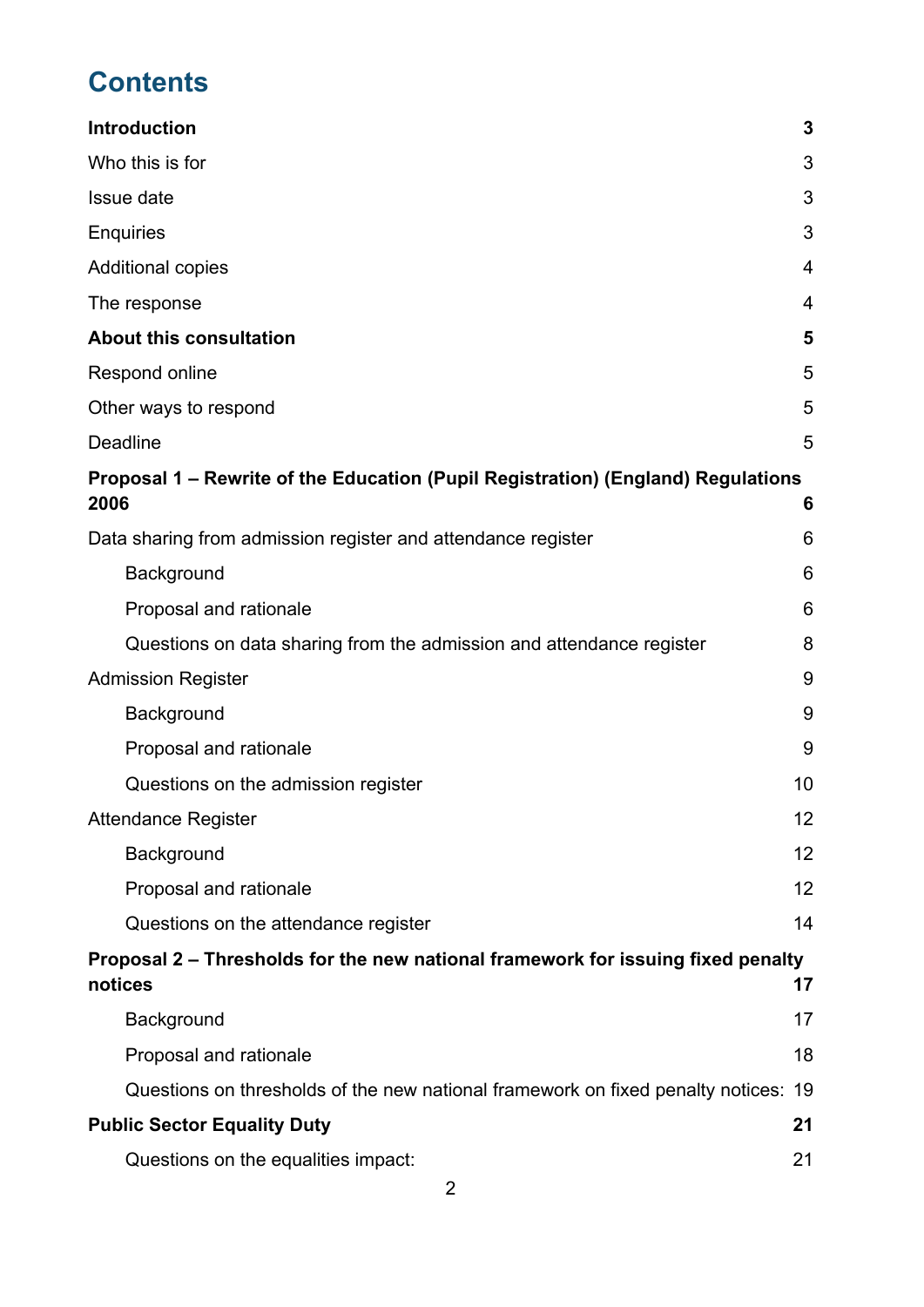# <span id="page-2-0"></span>**Introduction**

Improving school attendance remains a top priority across government. Our recent white paper *[Opportunity for all: strong schools with great teachers for your child](https://www.gov.uk/government/publications/opportunity-for-all-strong-schools-with-great-teachers-for-your-child)* set out our vision for improved rates of attendance by ensuring everyone works together to improve the consistency of support pupils and families receive, and that parents can expect earlier, more focussed help to remove barriers to attendance. Accurate recording and sharing of attendance data is crucial to that, and the white paper committed to modernise the regulatory system for recording and sharing data. This consultation now seeks views on those proposed new rules.

Following public consultation in February 2022, the Secretary of State also committed to introduce a new national framework for the use of fixed penalty notices for absence and excluded pupils in public places during the first 5 days of an exclusion. Within the government response [School attendance: improving the consistency of support](https://www.gov.uk/government/publications/school-attendance-consultation-response) we committed to consult further on what thresholds should be included in the new framework. This consultation now seeks views on the proposed areas for inclusion.

We are inviting comments on both sets of proposals from schools, academy trusts and local authorities. The consultation will run for 6 weeks.

# <span id="page-2-1"></span>**Who this is for**

- All school staff, headteachers, governors in England (only proposal 1 applies to independent schools)
- Academy trusts
- Local authorities

# <span id="page-2-2"></span>**Issue date**

The consultation was issued on 17 June 2022.

# <span id="page-2-3"></span>**Enquiries**

If your enquiry is related to the policy content of the consultation you can contact the team by email at: attendance.consultation@education.gov.uk

If your enquiry is related to the DfE e-consultation website or the consultation process in general, you can contact the DfE Ministerial and Public Communications Division by email: Consultations. Coordinator@education.gov.uk or by telephone: 0370 000 2288 or via the [DfE Contact us page.](https://www.education.gov.uk/help/contactus)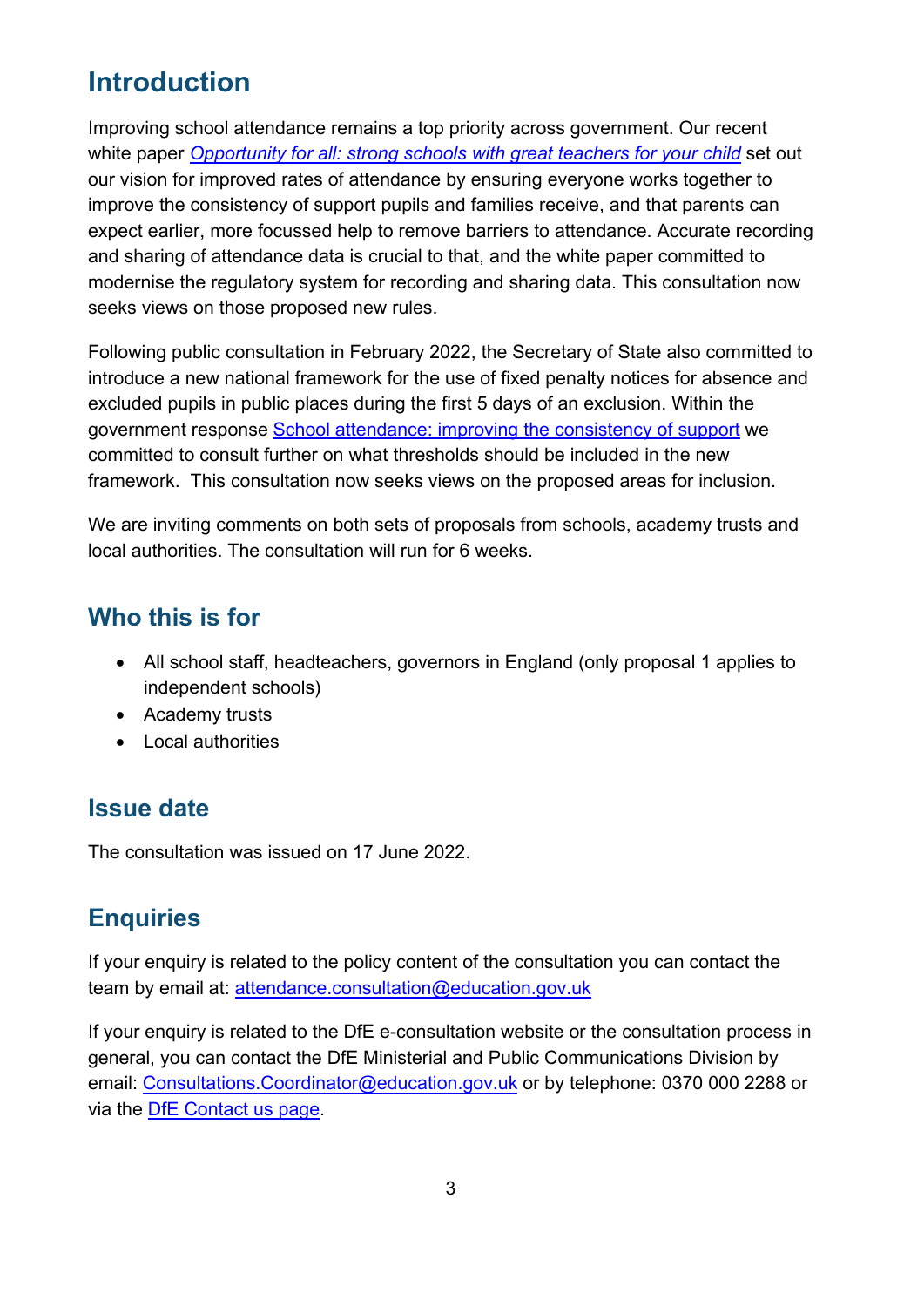# <span id="page-3-0"></span>**Additional copies**

Additional copies are available electronically and can be downloaded from GOV.UK DfE [consultations.](https://www.gov.uk/government/publications?keywords=&publication_filter_option=consultations&topics%5B%5D=all&departments%5B%5D=department-for-education&official_document_status=all&world_locations%5B%5D=all&from_date=&to_date=&commit=Refresh+results)

# <span id="page-3-1"></span>**The response**

The results of the consultation and the Department's response will be published on [GOV.UK](https://www.gov.uk/government/publications?departments%5B%5D=department-for-education&publication_filter_option=consultations) in due course.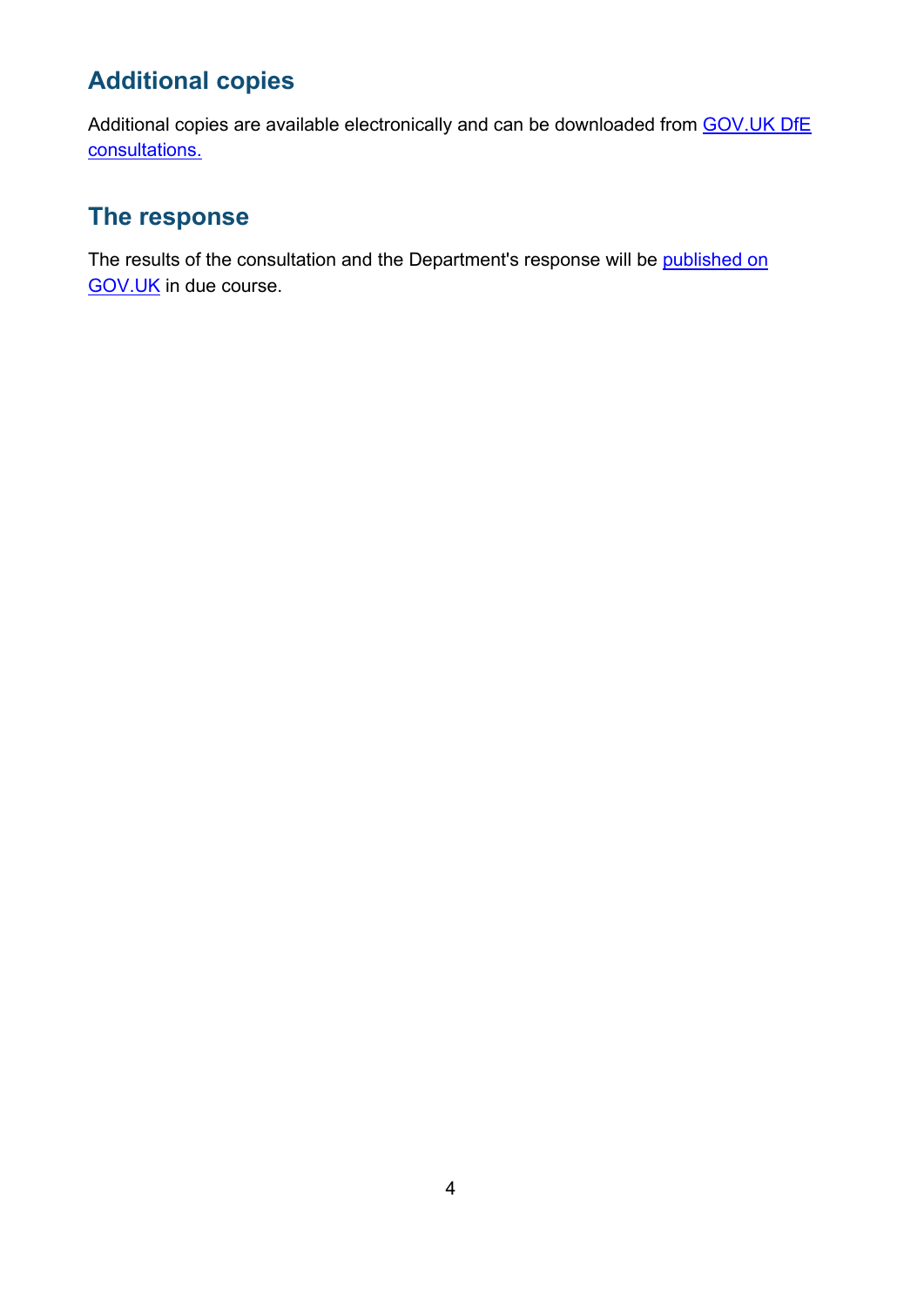# <span id="page-4-0"></span>**About this consultation**

This consultation seeks views on two proposals:

- Proposal 1: a proposed replacement for the Education (Pupil Registration) [\(England\) Regulations 2006](https://www.legislation.gov.uk/uksi/2006/1751/contents/made) which govern the keeping of attendance and admission registers, access to and sharing of register data and the rules for granting leaves of absence.
- Proposal 2: the thresholds for the national framework for the use of fixed penalty notices for absence and excluded pupils being in public places during the first 5 days of an exclusion that the government, intends to introduce, subject to Parliament.

# <span id="page-4-1"></span>**Respond online**

To help us analyse the responses please use the online system wherever possible. Visit [www.education.gov.uk/consultations](http://www.education.gov.uk/consultations) to submit your response.

# <span id="page-4-2"></span>**Other ways to respond**

If, for exceptional reasons, you are unable to use the online system, for example because you use specialist accessibility software that is not compatible with the system, you may download a word document version of the form and email it or post it.

## **By email**

attendance.consultation@education.gov.uk

## **By post**

School Attendance Consultation School Attendance Division Level 8 Sanctuary Buildings 20 Great Smith Street London SW1P 3BT

# <span id="page-4-3"></span>**Deadline**

The consultation closes on 29 July 2022.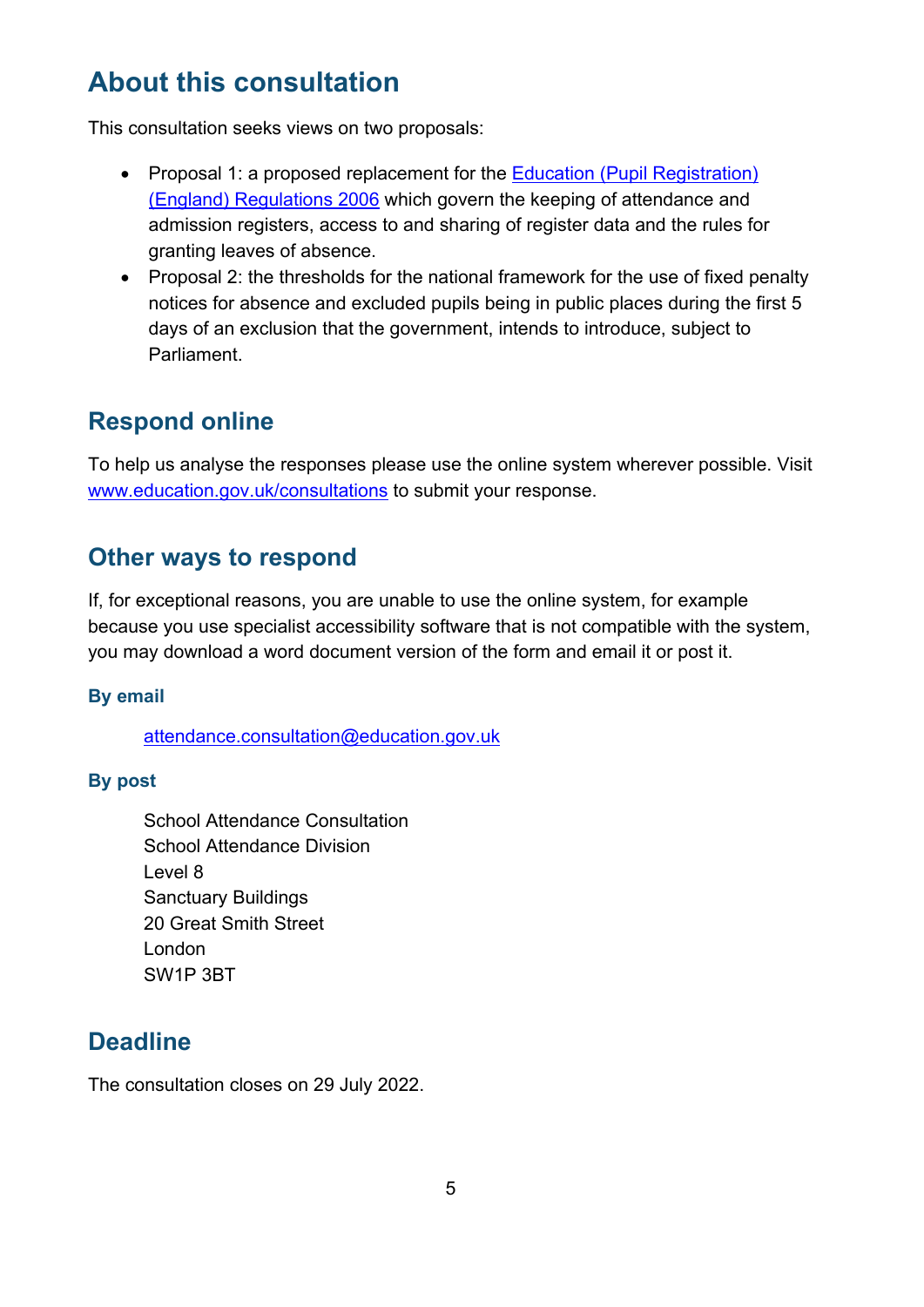# <span id="page-5-0"></span>**Proposal 1 – Rewrite of the Education (Pupil Registration) (England) Regulations 2006**

# <span id="page-5-1"></span>**Data sharing from admission register and attendance register**

## <span id="page-5-2"></span>**Background**

The government's vision for improving school attendance is for pupils, parents, all schools, local authorities, and other partners to work together to prevent patterns of absence from developing. Where patterns of absence exist already, intervention should be early to understand the barriers to attendance so the right support can be provided to overcome them as quickly as possible.

Making that a reality requires accurate recording in the admission and attendance registers, but also timelier sharing of, and access to, that data for academy trusts, governing bodies of maintained schools, independent schools, local authorities, and the department. The rules for access to and sharing of attendance data are largely from a pre-digital age. To make a reality of the 21<sup>st</sup> century data solution set out in the recent white paper, we therefore propose to modernise the rules, so the right people have access to suitably anonymised data at the right time.

## <span id="page-5-3"></span>**Proposal and rationale**

DfE has been working to establish a better, more timely flow of suitably anonymised pupil level attendance data across schools, trusts, local authorities, and DfE, without placing any additional administrative burdens on schools. Most schools have already signed up, but once fully established, this will allow data to be collected directly from all schools' electronic registers. Collection happens via a secure data aggregator at no cost to schools and without requiring any manual inputting of information. Longer term, DfE's intention is for this new method of data sharing to replace existing statutory data returns to local authorities and DfE, including the school census. This will maintain privacy, reduce the burden on schools and improve our collective understanding of attendance patterns at local, regional, and national levels to identify issues and challenges more quickly.

To support this, under Regulation 5(3) of the draft new regulations (titled the School Attendance (Pupil Registration) (England) Regulations 2023), all schools would be required to keep their admission and attendance registers electronically to improve their ability to analyse and share data and to improve the accuracy of recording.

The new regulations also propose changes to who can access those registers: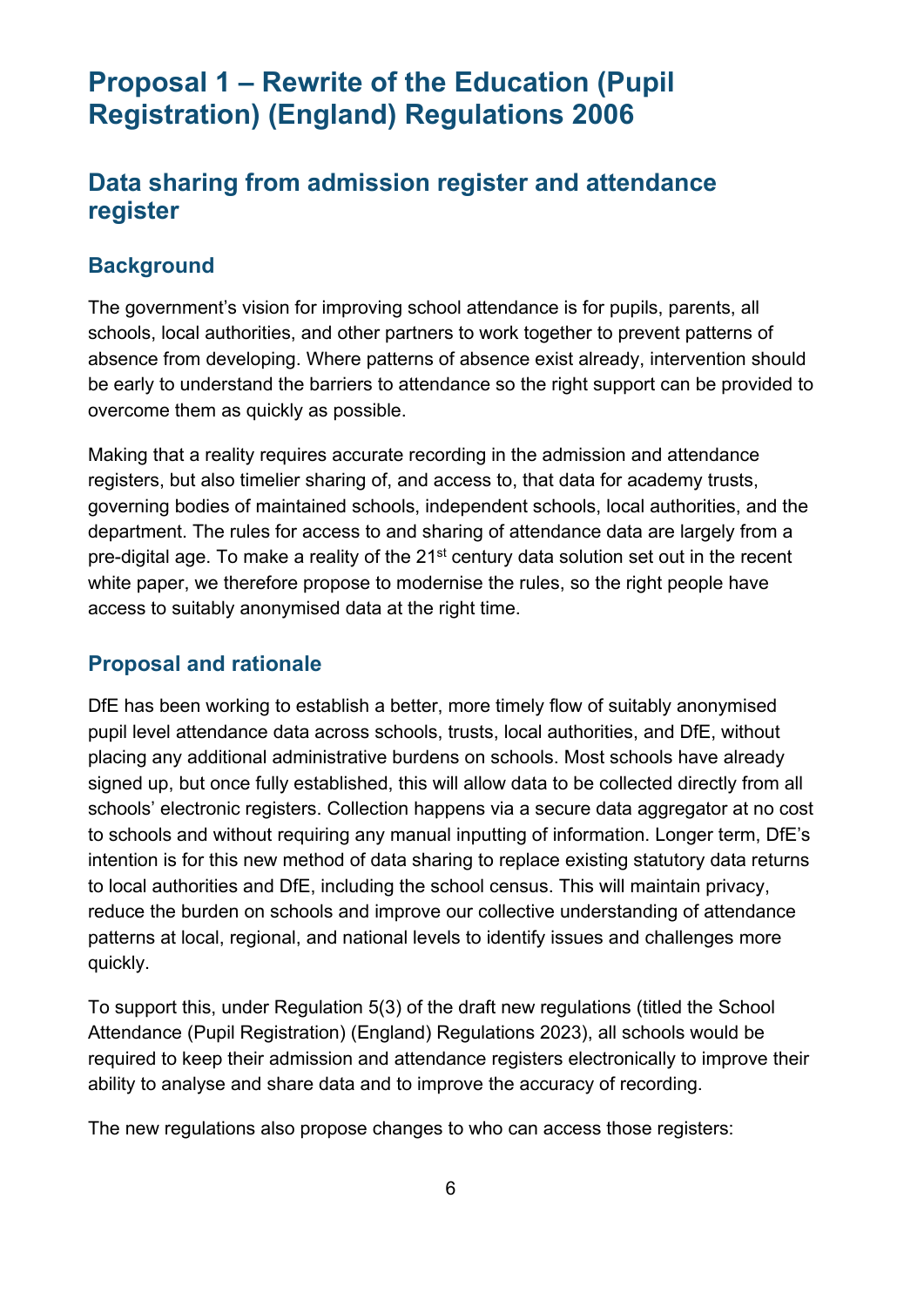- Local authority access: As set out in the new guidance on [working together to](https://www.gov.uk/government/publications/working-together-to-improve-school-attendance)  [improve school attendance,](https://www.gov.uk/government/publications/working-together-to-improve-school-attendance) all local authorities are expected to provide a universal service to all schools in their area which means that they need to be able to access registers at all schools in their area. We therefore propose that the new regulations extend access to the admission register and the attendance register of all schools for local authority staff, including the power to take extracts (regulation 12). This will not be used to hold schools to account. Local authority access will be restricted to functions they have under the Education Acts, including the proposed new duty to seek to improve attendance currently making its way through Parliament.
- Secretary of State access: As the current data aggregator collection is a trial, the exact wording of regulation 12 may change as the project develops but the draft regulations would also permit the Secretary of State to access and take extracts from registers electronically. (This will include someone acting on his behalf.)

Until the new system is completed, existing statutory requirements of schools to make returns to their local authority in line with the Education (Pupil Registration) (England) Regulations 2006 would remain, including informing them:

- Every time a pupil's name is to be added to, or deleted from, the school admission register outside of standard transition times (including the statutory reason for deletion). For deletions, this must take place before the deletion, and for additions it must be within 5 days of the addition.
- The name and address of any pupil who fails to attend school regularly or has missed school for 10 school days or more without the absence being recorded as authorised. Local authorities should agree the frequency this must be shared with all schools in their area. This should be no less frequently than once per calendar month.

Following informal consultation and feedback from parent groups, we also propose adding a requirement, at regulation 13(8) of the draft new regulations, for schools to inform their local authority each time:

• It is clear a pupil will be away from school for 15 school days or more, whether consecutively or cumulatively, because of sickness. This is to help local authorities fulfil their duties under section 19 of the Education Act 1996 to arrange suitable education for pupils of compulsory school age who would not otherwise receive suitable education because of illness.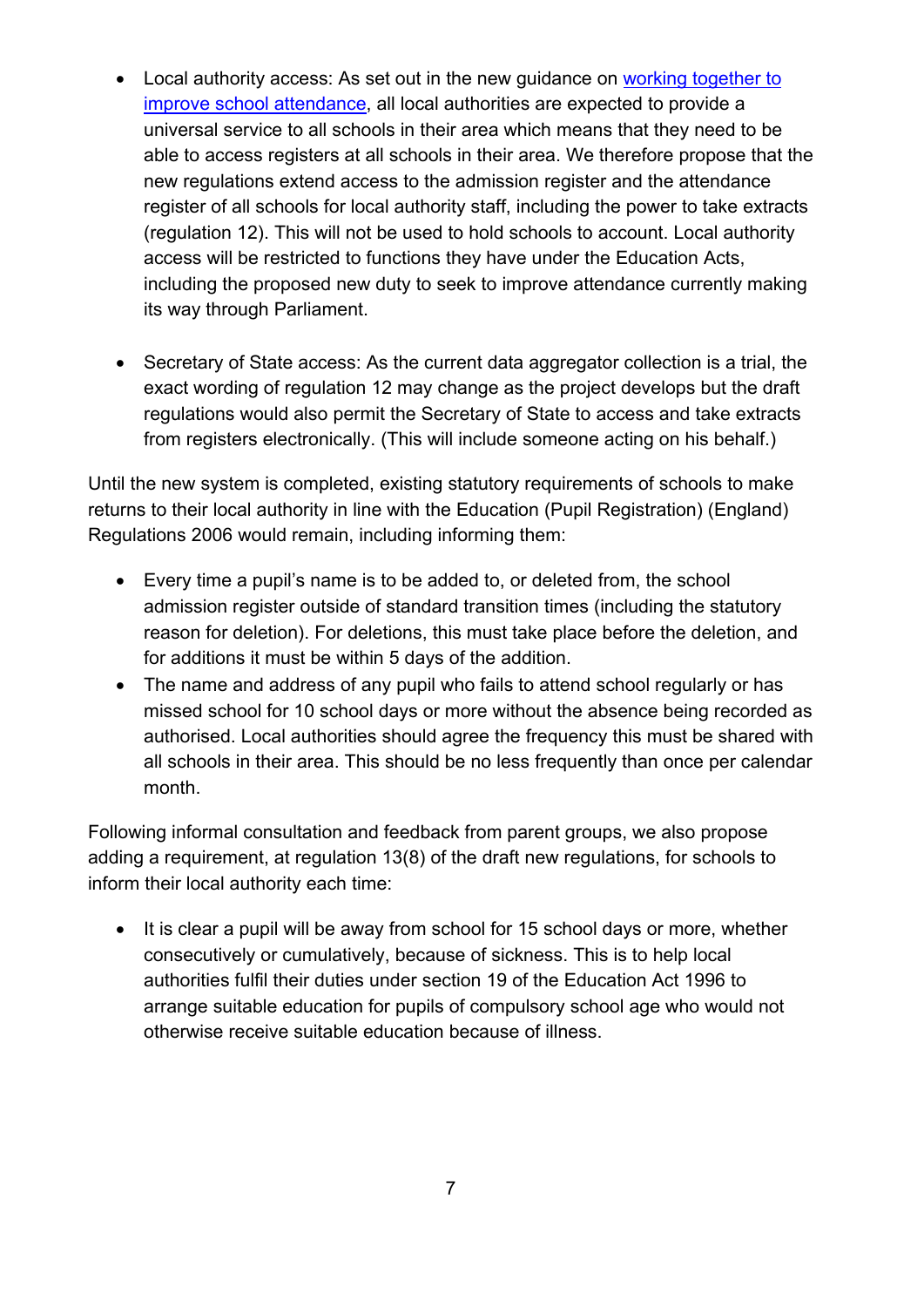## <span id="page-7-0"></span>**Questions on data sharing from the admission and attendance register**

#### **Question 1.1. Do you agree that registers should be kept electronically?**

- Answer 1.1.1. Strongly agree
- Answer 1.1.2. Somewhat agree
- Answer 1.1.3. Neither agree nor disagree
- Answer 1.1.4. Somewhat disagree
- Answer 1.1.5. Strongly disagree

#### **Question 1.2. Do you agree that local authorities should have access and be able to take extracts from the admission register and attendance register of all schools to enable them to carry out their statutory functions?**

Answer 1.2.1. Strongly agree Answer 1.2.2. Somewhat agree Answer 1.2.3. Neither agree nor disagree Answer 1.2.4. Somewhat disagree Answer 1.2.5. Strongly disagree

#### **Question 1.3. Do you agree that schools should make a 'sickness return' to inform their local authority when the authority should arrange alternative education for one of their pupils?**

Answer 1.3.1. Strongly agree

- Answer 1.3.2. Somewhat agree
- Answer 1.3.3. Neither agree nor disagree
- Answer 1.3.4. Somewhat disagree
- Answer 1.3.5. Strongly disagree

#### **Question 1.4. Do you have any comments regarding data sharing?**

Answer 1.4.1. If you wish to, please provide any comments regarding data sharing in no more than 200 words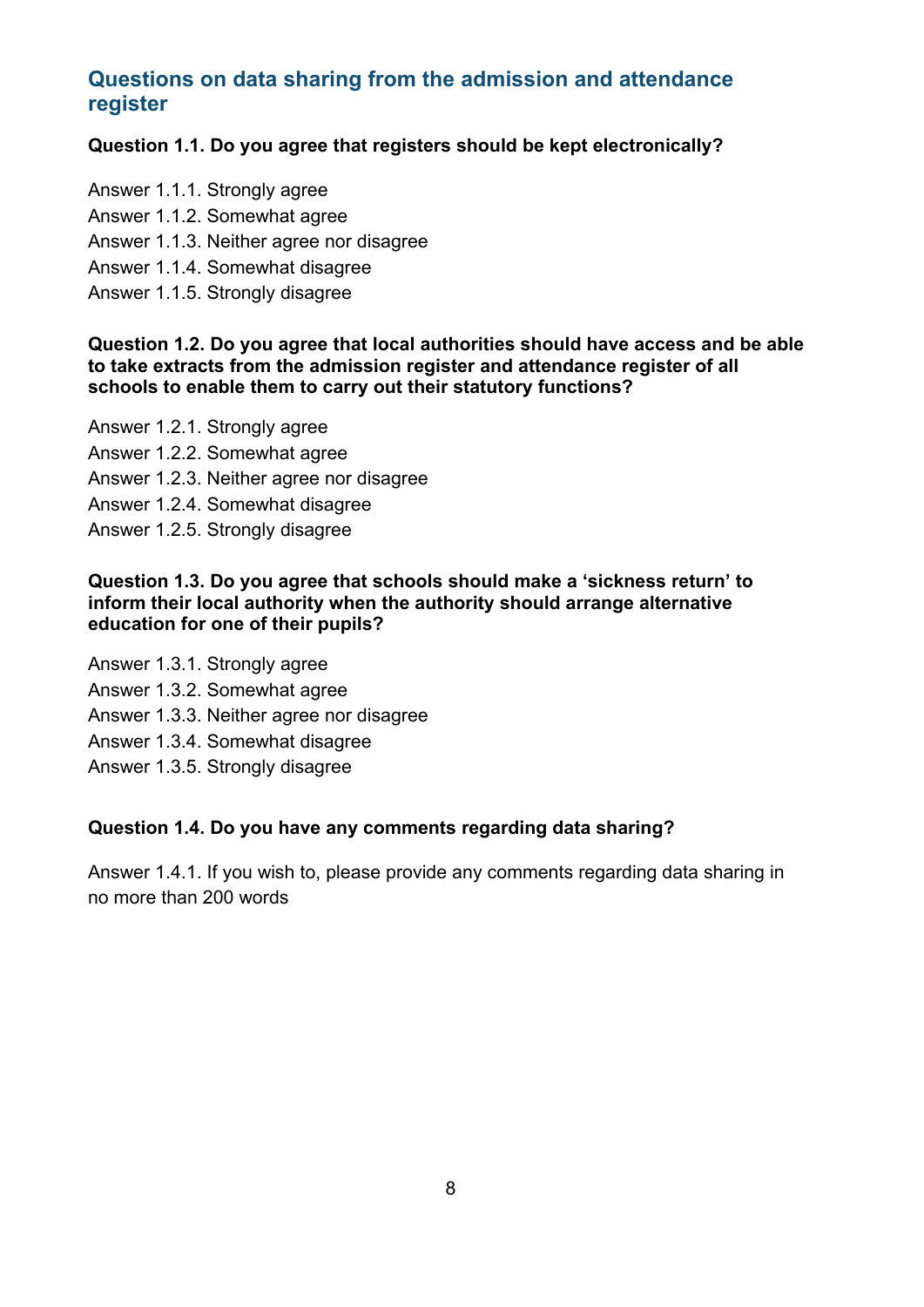# <span id="page-8-0"></span>**Admission Register**

# <span id="page-8-1"></span>**Background**

Every school in England must keep an admission register ('the school roll') which contains the details of all pupils (both compulsory and non-compulsory school age). The admission register underpins the key management information systems within schools, including their safeguarding procedures.

The current requirements of which information must be recorded are prescribed in regulation 5, and the grounds on which a pupil's name can be removed from the admission register in regulation 8, of the Education (Pupil Registration) (England) Regulations 2006, as amended. Following informal consultation with sector representative groups, schools and local authorities, we propose minimal changes to those provisions, as set out in the draft new regulations, at regulation 8 and regulation 9.

# <span id="page-8-2"></span>**Proposal and rationale**

Following feedback, we propose 4 changes to the grounds for deletion from the admission register:

- Deletion of names of pupils certified by the school medical officer: Current regulations require the name of a pupil of compulsory school age to be deleted from the register if the pupil is certified by the school medical officer as unlikely to be in a fit state of health to attend school before ceasing to be of compulsory school age, and neither the pupil nor their parent has indicated to the school the intention to continue to attend the school after ceasing to be of compulsory school age. We propose to remove this ground for deletion in the new regulations. This ground for deletion dates from 1956 regulations and is outdated given changes to provision for pupils with medical conditions to enable many of them to continue their education in their own school.
- Deletion following failure to return after a leave of absence: Currently, where a pupil of compulsory school age has not returned to school within ten school days following a period of leave; or has been absent twenty school days without this being recorded as authorised; and the school and local authority have ascertained where the pupil is, and no other ground for deletion applies, the only course of action that can be taken is attendance enforcement. Taking such action is extremely difficult when a parent is in another country. Therefore, a pupil can be absent from school for an indefinite period, as long as the school and local authority can ascertain where the pupil is, despite it being clear to the school and local authority that the pupil is unlikely to return, unless the school can find another basis for deleting the pupil's name. We propose to add another condition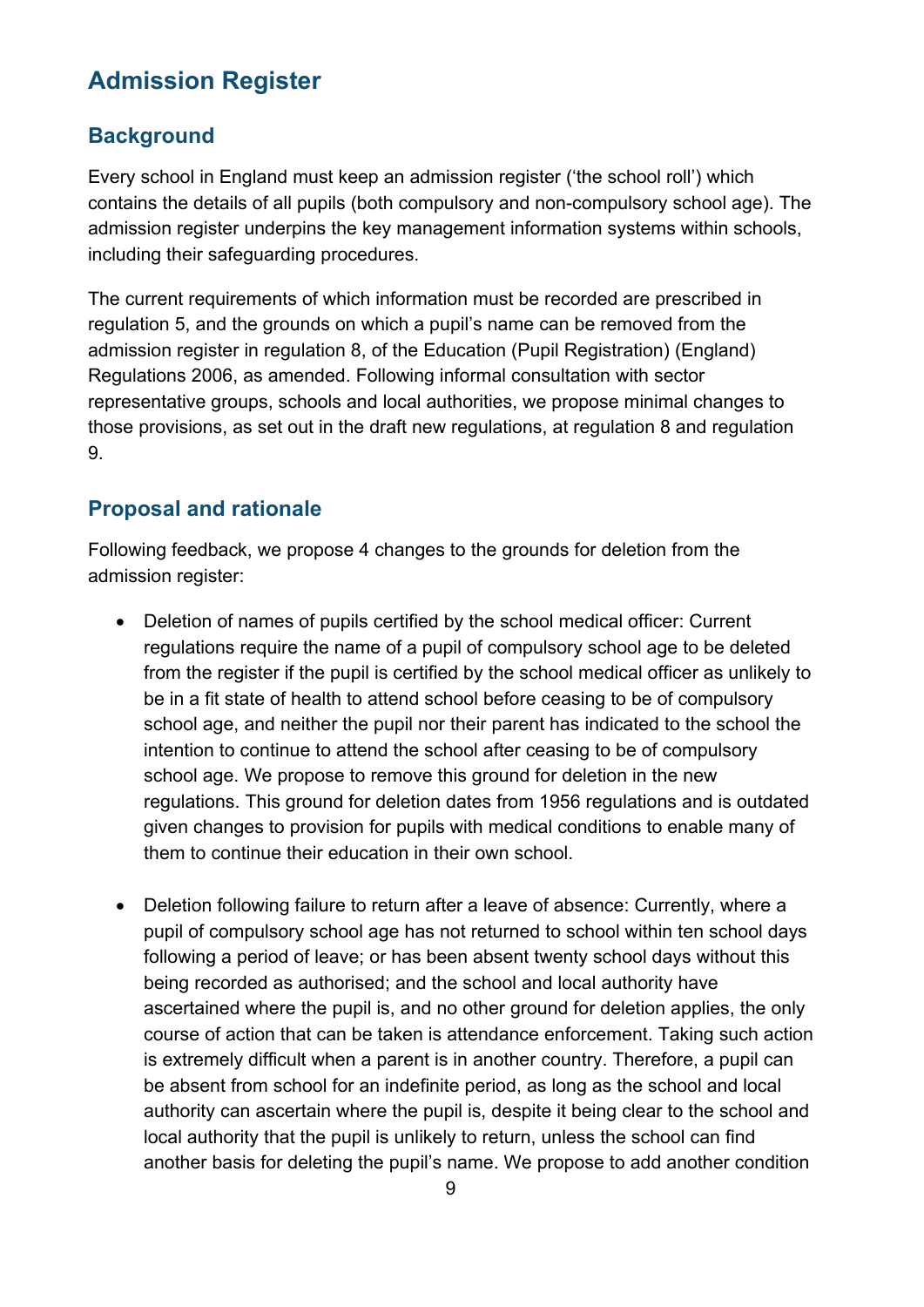to the grounds for deletion in the new regulations (at draft regulation  $9(1)(i)(iii)(bb)$ ,  $9(1)(i)(iii)(bb)$  and  $9(3)(c)(iii)(bb)$ , to require schools to delete a pupil's name where the school knows where the pupil is but the does not have reasonable grounds to believe that the pupil will attend the school again.

- Deletion of names of pupils with an education, health and care plan: Current regulations prevent the name of a pupil of compulsory school age registered at a special school under arrangements made by a local authority from being deleted from the admission register without prior agreement from the local authority (or, if the local authority refuse, the Secretary of State). This can be used to delay the deletion until the local authority has made any changes to the plan before, for example, the pupil moves to another school, or the local authority arranges for them to be educated otherwise than in a school under section 61 of the Children and Families Act 2014, or their parents remove them from school to be electively home educated. For consistency of approach, we propose to extend this provision, at regulation 9(2), to all pupils who have an EHCP regardless of school type so all plans can be updated before deletion from roll.
- Deletion of names of pupils with a child in need (CiNP) or child protection plan (CPP): Pupils with a child in need or child protection plan often face bigger barriers to education than their peers. Similarly to pupils with an EHCP, where a pupil with a CiNP or a CPP, (referred to, along with an EHCP, as a 'relevant plan' in regulation 9(5)(c)), is to be removed from roll, we propose prior agreement from the local authority be required. Again, this should not be used simply to prevent a pupil's parent from removing them from school (for example to attend another school or to receive education otherwise than at a school) but it could be used to delay it to ensure the local authority can make any necessary changes to the plan before the pupil is taken off roll.

In all cases of deletion from roll for pupils with an EHCP, CiNP or CPP, the local authority will be expected to not withhold approval unnecessarily, nor delay for an unreasonable period (which would be set out in statutory guidance). If the local authority refuses to approve a deletion, as with the current provision for pupils with EHCPs who attend special schools, the draft regulations give parents the right of appeal to the Secretary of State.

## <span id="page-9-0"></span>**Questions on the admission register**

**Question 1.5. The current Education (Pupil Registration) (England) Regulations 2006 include a ground of deletion from the admission register where a pupil of compulsory school age is certified by the school medical officer to be unlikely to be in a fit state of health to attend school before ceasing to be of compulsory school age. Do you agree that this ground of deletion should be removed in the new regulations?**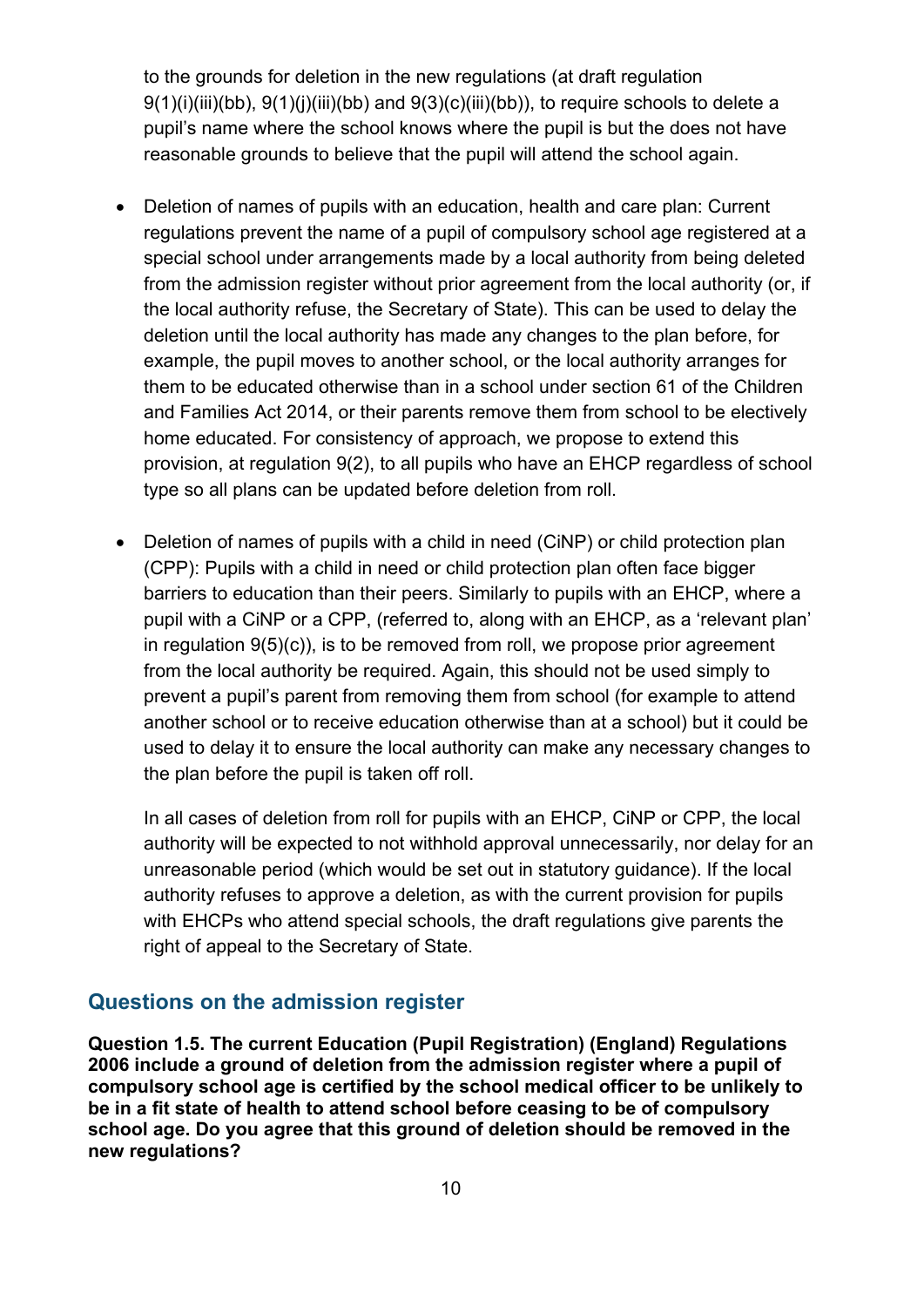- Answer 1.5.1. Strongly agree
- Answer 1.5.2. Somewhat agree
- Answer 1.5.3. Neither agree nor disagree
- Answer 1.5.4. Somewhat disagree
- Answer 1.5.5. Strongly disagree

**Question 1.6. Do you agree that another condition should be added to the grounds for deletion to allow a pupil's name to be deleted in the circumstances below?** 

- **Where the pupil has been absent without leave for ten school days after a leave of absence or has been absent for twenty school days without the absence being authorised,**
- **there is no reason to think the pupil is too ill to attend,**
- **the school and local authority have succeeded in finding out the pupil's location and circumstances, after joint reasonable efforts,**
- **and they have no reasonable grounds to believe that the pupil will attend the school again.**

Answer 1.6.1. Strongly agree

- Answer 1.6.2. Somewhat agree
- Answer 1.6.3. Neither agree nor disagree
- Answer 1.6.4. Somewhat disagree
- Answer 1.6.5. Strongly disagree

**Question 1.7. Do you agree that where a pupil is the subject of an EHCP, CPP or CiNPthe consent of the local authority (or the Secretary of State, if local authority consent is not given) should be obtained before the pupil's name can be deleted from the admission register, and state in guidance that this should only be used to allow the relevant plans to be updated?** 

- Answer 1.7.1. Strongly agree
- Answer 1.7.2. Somewhat agree
- Answer 1.7.3. Neither agree nor disagree
- Answer 1.7.4. Somewhat disagree
- Answer 1.7.5. Strongly disagree

## **Question 1.8. Do you have any comments regarding the admission register?**

Answer 1.8.1. If you wish to, please provide comments regarding the contents of the admission register and/or deletion of names from the admission register in no more than 200 words.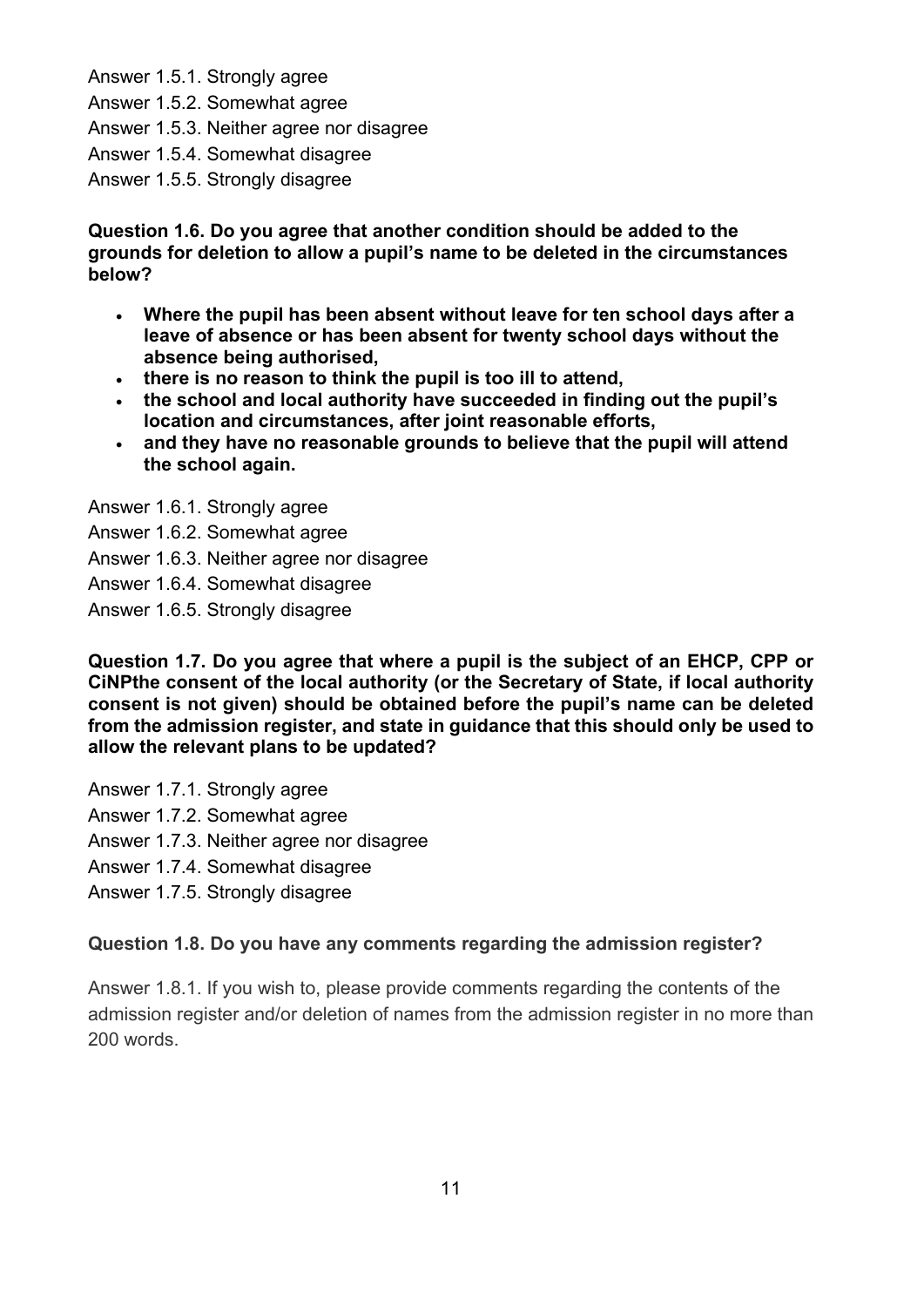# <span id="page-11-0"></span>**Attendance Register**

## <span id="page-11-1"></span>**Background**

All schools, except those where all pupils are boarders, must currently keep an attendance register in accordance with regulation 6 of the Education (Pupil Registration) (England) Regulations 2006, as amended.

Schools must take the attendance register at the beginning of each morning session and once during each afternoon session. On each occasion they must record whether every pupil (with the exception of a pupil who is a boarder) is: present, absent, attending an approved educational activity as defined in regulation 6(4), unable to attend school due to an exceptional circumstance as defined in regulation 6(5), or not attending in circumstances relating to coronavirus as defined in regulation 6(5A) (until the end of school year 2021-22).

Our informal consultation found parents, schools and local authorities often find it difficult to understand how the existing national attendance and absence codes that are used in the attendance register to record the reasons for attendance and absence map back to the reasons set out in section 444 of the Education Act 1996 that pupils can be absent. This can cause tension between families and school, distort the data (and therefore prevent the right support from being provided) and make it difficult for parents to understand when they are committing an offence or not.

In line with the government's ambition to improve the consistency of support available to families and remove the barriers to attendance, it is more important than ever that what is recorded in the register is accurate. We therefore propose a number of changes to the attendance register requirements as set out in draft new regulations at regulation 10.

## <span id="page-11-2"></span>**Proposal and rationale**

## **Simplifying the attendance register into a single list of reasons a pupil is 'attending' or 'absent'**

To make the national attendance codes clearer for parents, schools and local authorities, we propose simplifying recording in the register to a single list of reasons a pupil is 'attending' or 'absent' replacing present, absent, attending an approved educational activity and unable to attend due to exceptional circumstances. Each code would represent a circumstance where a pupil is 'attending' or 'absent' and more clearly map back to the reasons for absence permitted by section 444 of the Education Act 1996.

Our proposal is for the new regulations, at regulation 10(2), to group together cases where the pupil is: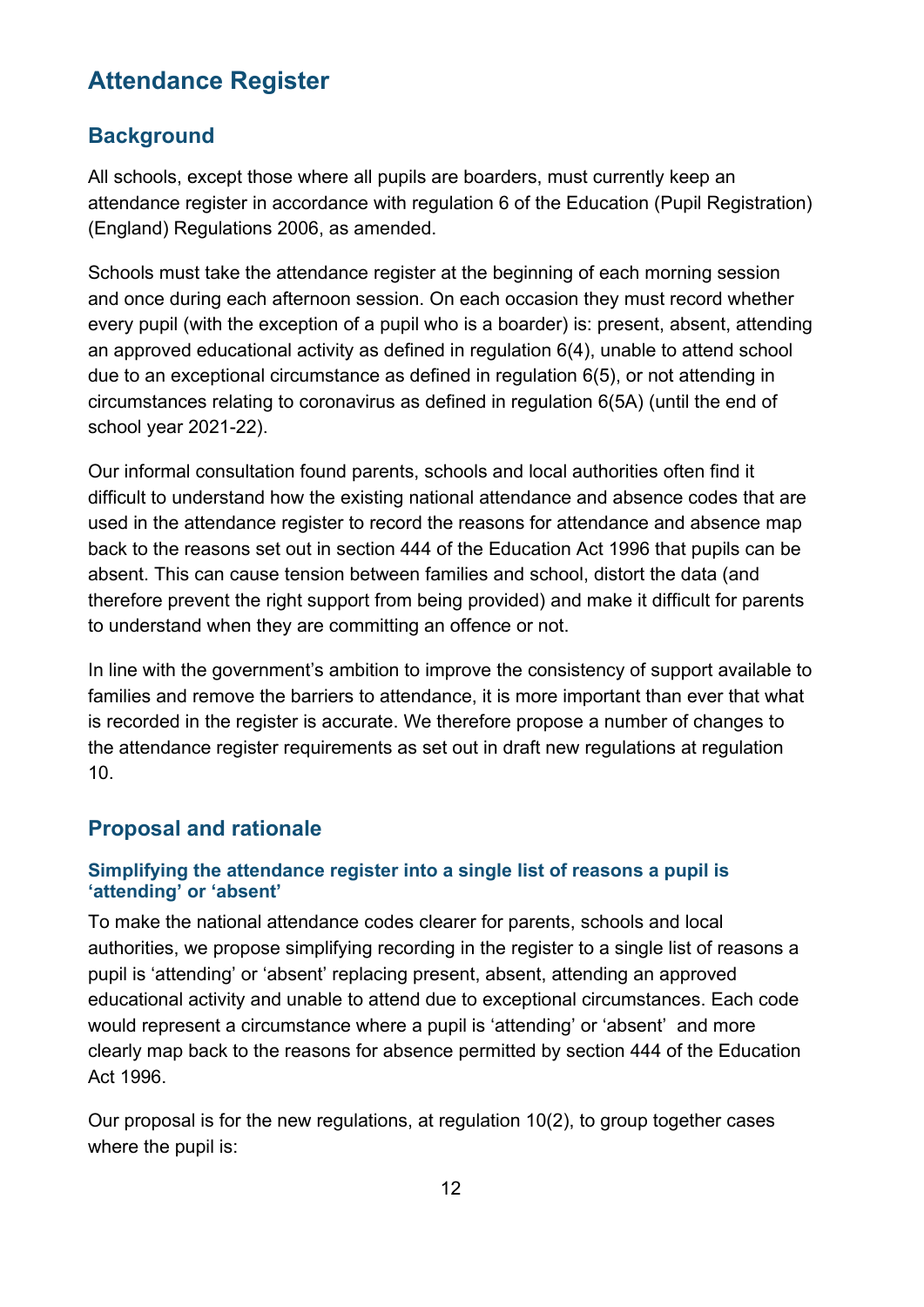- attending the school itself, another school at which the pupil is registered, or other places for approved education, including participation in remote education in very limited circumstances (set out in draft regulation 10(9)) where attending face to face lessons is not possible, or
- absent for a reason that maps more closely back to those permitted by section 444, and if none of those reasons apply, the pupil's absence will be recorded as 'absent in other or unknown circumstances' making clear that the absence was not for a reason permitted by section 444, or for a reason that has not yet been established.

#### **Attendance and absence recording for pupils of non-compulsory school age**

Current regulations do not require schools to record reasons for absence for pupils of non-compulsory school age, other than when the pupil is attending an approved educational activity or unable to attend due to exceptional circumstances. This is also the case for the temporary category of 'not attending in circumstances relating to coronavirus' until the end of this school year. We propose that the new regulations require schools to record the same attendance and absence information for these pupils as for all other pupils registered at the school. This will enable schools to better track the absence of pupils of non-compulsory school age to help improve attendance and help pupils into good attendance habits before compulsory school age and maintain them afterwards.

#### **Providing for recording remote education in very limited circumstances where attending face-to-face lessons is not possible**

Parents are required to ensure their child attends school on every day the school is open, except when one of the statutory reasons for absence set out in section 444 of the Education Act 1996 apply.

Throughout the pandemic, schools have been using remote education to support pupils who were not attending as a result of restrictions on attendance. New non-statutory guidance from the department expects schools to maintain capability to deliver remote education for use in future in some very limited circumstances where attendance is not possible.

Currently, however, a pupil's participation in remote education cannot be recorded in the attendance register and schools keep a separate record of pupils' engagement with remote education. We recognise that as remote education technology develops, and schools maintain their capabilities to deliver remote education in cases where it is not possible for pupils to attend face-to-face lessons, there may be a need for this type of participation to be recorded.

As such, we propose that the new regulations provide for remote education to be recorded as 'attending any other place for approved remote education' where it meets a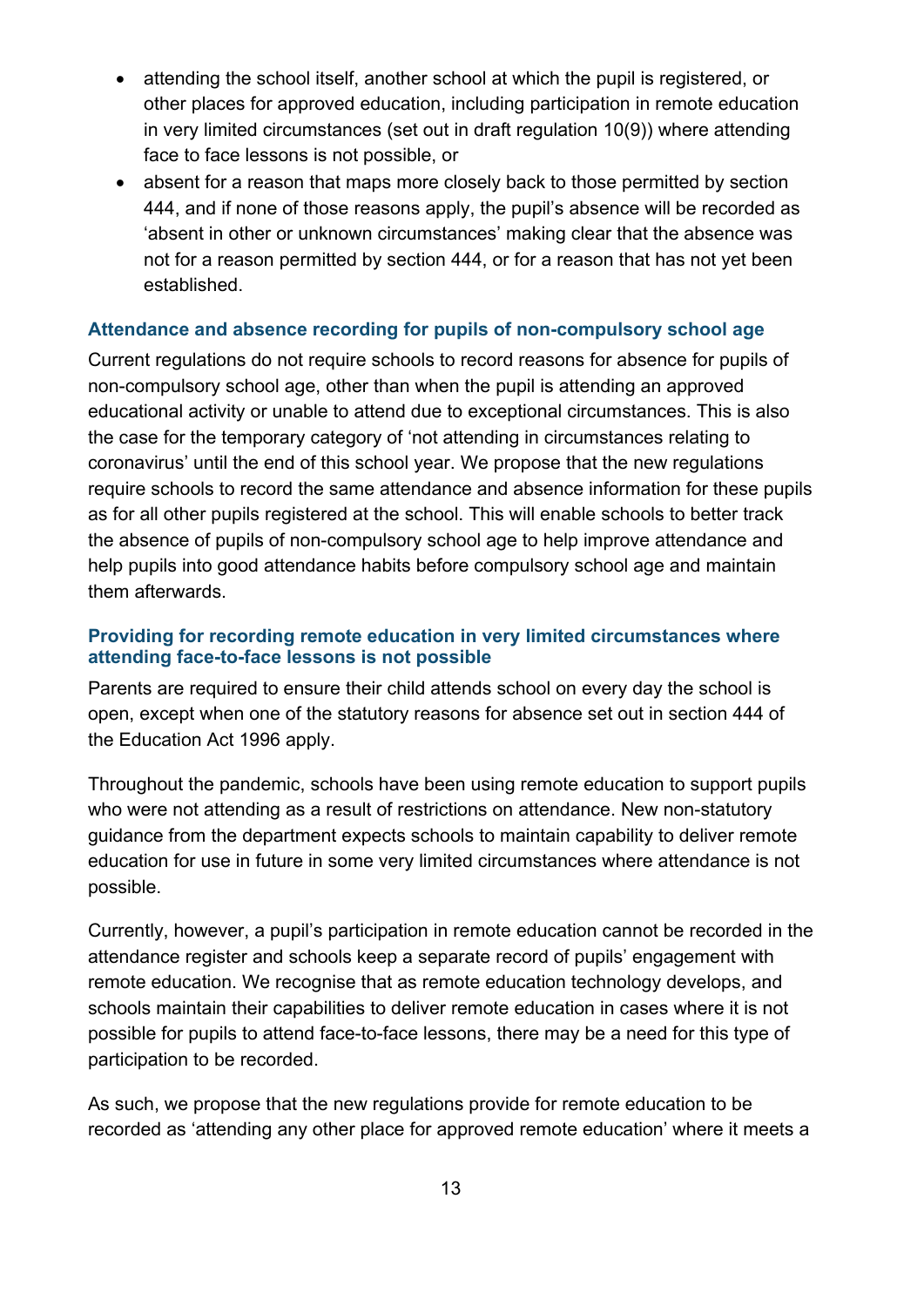specific set of criteria. We are therefore seeking views from schools and local authorities on the following requirements (draft regulation 10(9)):

A pupil could be recorded as 'attending any other place for approved remote education' for a given session if:

- They are unable to attend the school because:
	- $\circ$  their school or local authority provided transport is not available and they do not live within reasonable distance of the school
	- $\circ$  part or parts of the school premises is unavoidably out of use and the pupil cannot practicably be accommodated in the part or parts of the school still in use
	- o of widespread disruption to travel caused by a local, national or international emergency
	- o their presence at school would be contrary to guidance on the incidence or transmission of infection or disease published by the Secretary of State for Health and Social Care or any body or authority exercising equivalent functions in relation to Scotland, Wales or Northern Ireland, or would be prohibited by legislation relating to incidence or transmission of infection or disease
	- o the whole session has been cancelled unexpectedly (for example due to weather conditions).
- And, the remote education provided for the session:
	- o has been set for them by a teacher to do
	- o takes place during the session (or cancelled session) in question
	- $\circ$  is delivered by a person in a different place from the pupil
	- $\circ$  follows an agreement between the proprietor and the pupil's parent over who is supervising or not supervising the pupil

## **Off-site approved educational activity**

Current regulations require that an approved educational activity which takes place outside the school premises is supervised by a person authorised by the school but do not define who the school can authorise to supervise. This has led to confusion and in some cases inappropriate recording. We propose that the new regulations, at regulation 10(8), clarify that supervision must be by a person authorised by and acting under the direction of the school.

## <span id="page-13-0"></span>**Questions on the attendance register**

## **Question 1.9. Do you agree that recording in the attendance register should be simplified as described in the proposal above?**

Answer 1.9.1. Strongly agree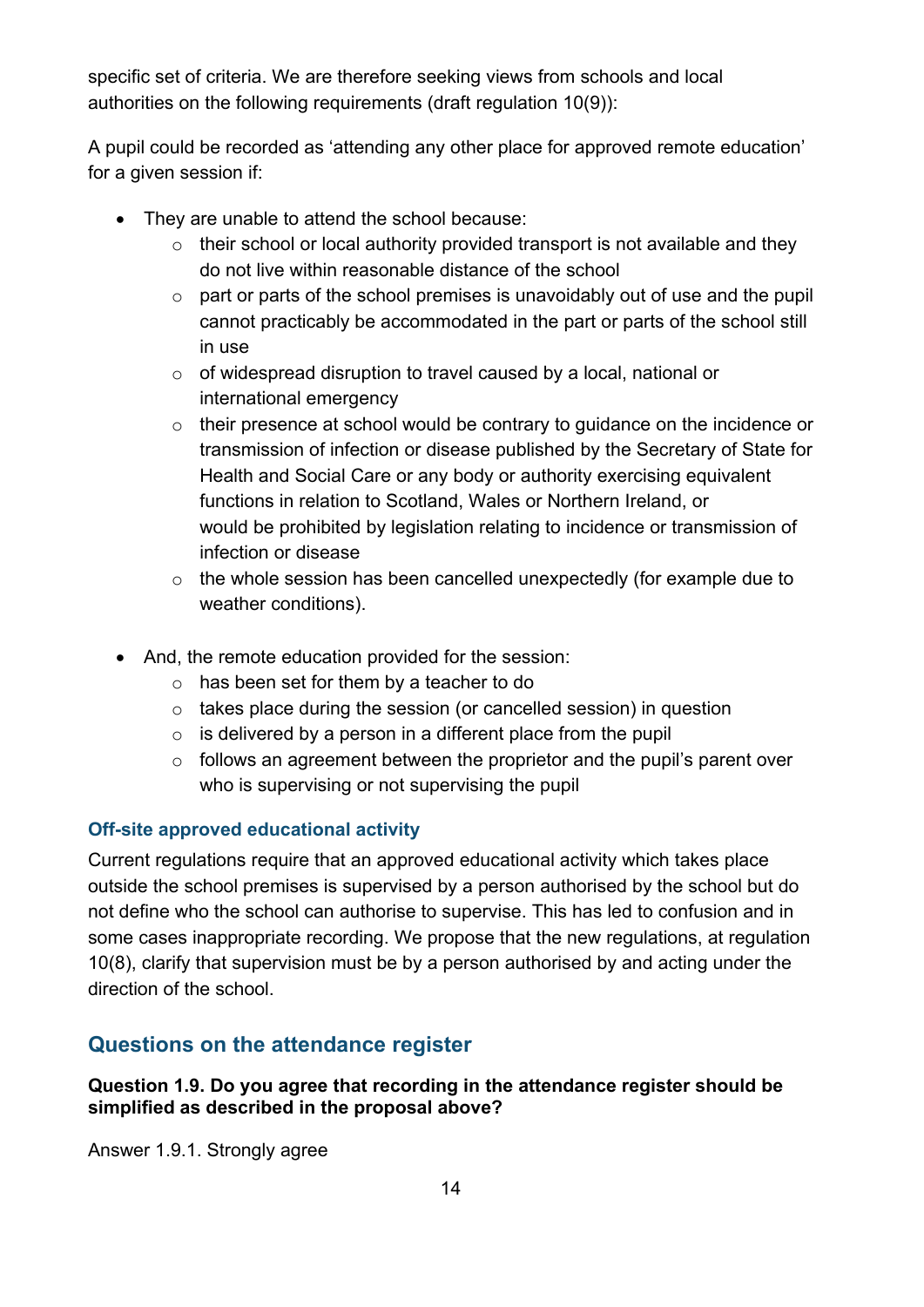Answer 1.9.2. Somewhat agree

- Answer 1.9.3. Neither agree nor disagree
- Answer 1.9.4. Somewhat disagree
- Answer 1.9.5. Strongly disagree

## **Question 1.10. Do the proposed categories in draft regulation 10(2)(a) and (b) sufficiently capture all types of attendance and absence?**

- Answer 1.10.1. Strongly agree
- Answer 1.10.2. Somewhat agree
- Answer 1.10.3. Neither agree nor disagree
- Answer 1.10.4. Somewhat disagree
- Answer 1.10.5. Strongly disagree

## **Question 1.11. Do you agree that attendance should be recorded in the same way for all pupils (both compulsory and non-compulsory school age)?**

- Answer 1.11.1. Strongly agree
- Answer 1.11.2. Somewhat agree
- Answer 1.11.3. Neither agree nor disagree
- Answer 1.11.4. Somewhat disagree
- Answer 1.11.5. Strongly disagree

#### **Question 1.12. Do you agree that the new regulations should allow recording of approved remote education in the attendance register?**

- Answer 1.12.1. Strongly agree
- Answer 1.12.2. Somewhat agree
- Answer 1.12.3. Neither agree nor disagree
- Answer 1.12.4. Somewhat disagree
- Answer 1.12.5. Strongly disagree

#### **Question 1.13. Is the proposed definition of approved remote education (at draft regulation 10(9)) sufficient?**

- Answer 1.13.1. Strongly agree
- Answer 1.13.2. Somewhat agree
- Answer 1.13.3. Neither agree nor disagree
- Answer 1.13.4. Somewhat disagree
- Answer 1.13.5. Strongly disagree

#### **Question 1.14. Do you agree that the definition of an approved educational activity should be strengthened?**

Answer 1.14.1. Strongly agree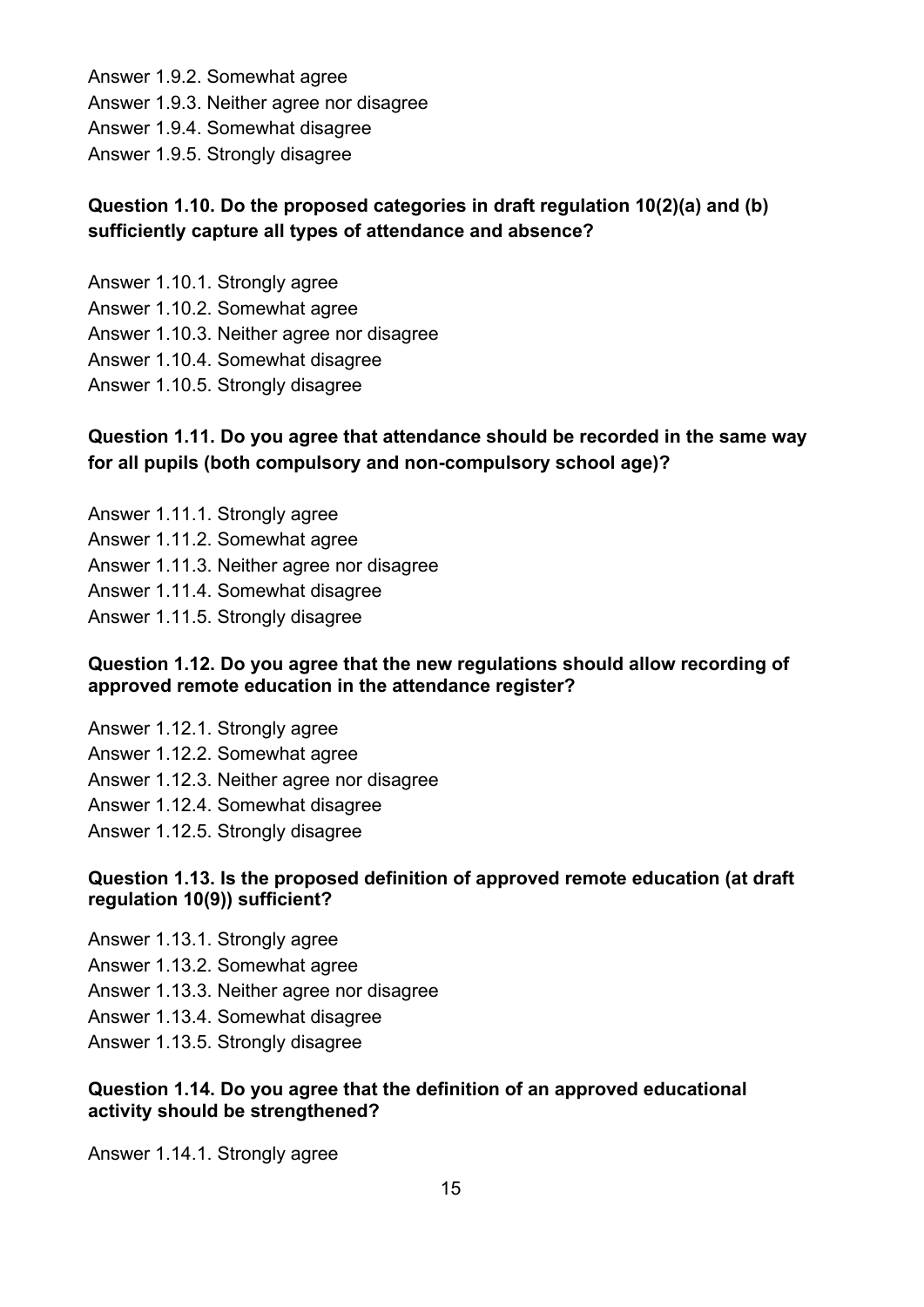Answer 1.14.2. Somewhat agree

- Answer 1.14.3. Neither agree nor disagree
- Answer 1.14.4. Somewhat disagree
- Answer 1.14.5. Strongly disagree

## **Question 15. Is the proposed definition of an approved educational activity at draft regulation 10(8) sufficient?**

- Answer 1.15.1. Strongly agree
- Answer 1.15.2. Somewhat agree
- Answer 1.15.3. Neither agree nor disagree
- Answer 1.15.4. Somewhat disagree
- Answer 1.15.5. Strongly disagree

## **Question 1.16. Do you have any comments regarding the attendance register?**

Answer 1.16.1. If you wish to, please provide any comments regarding the attendance register, including leave of absence, in no more than 200 words.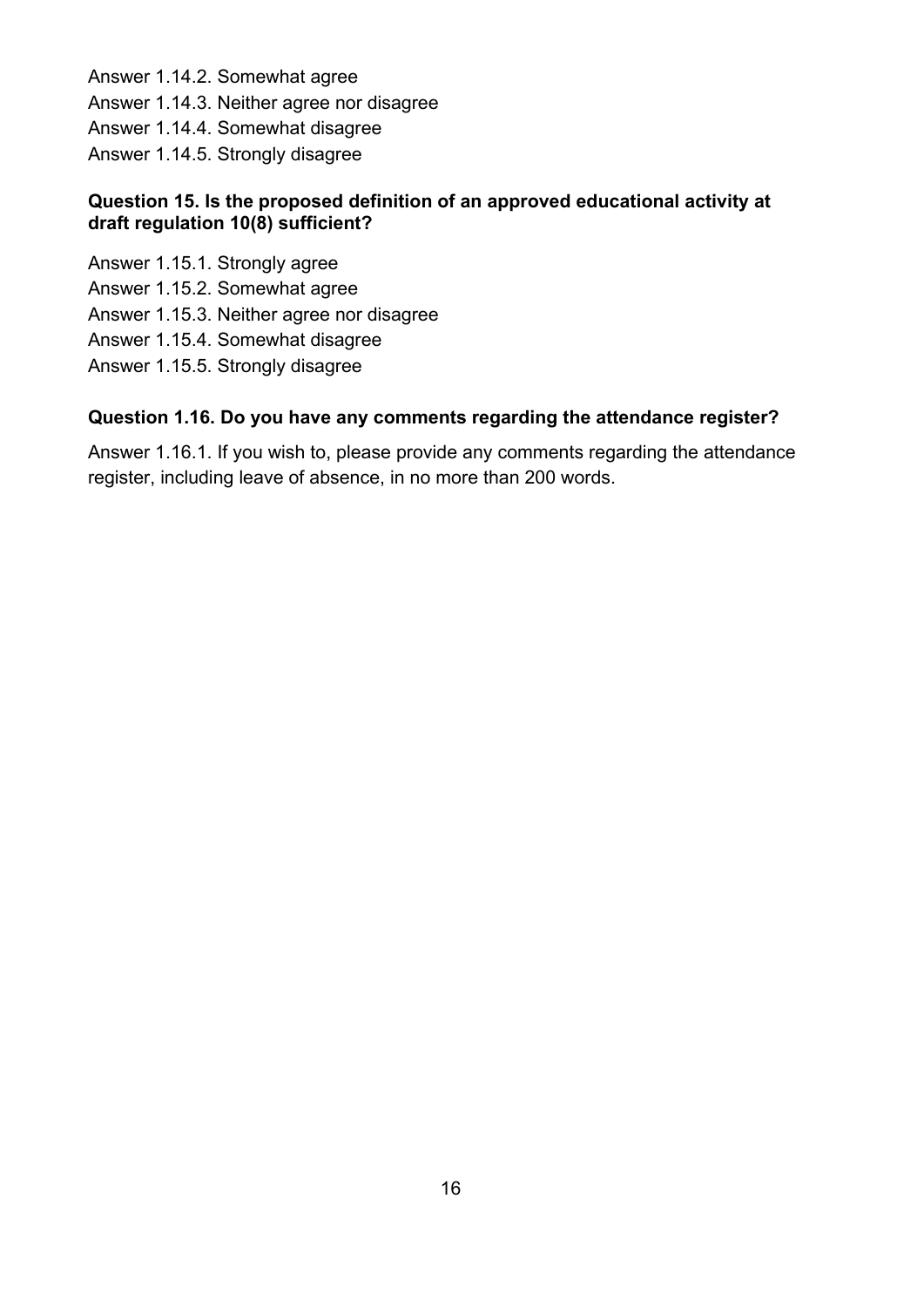# <span id="page-16-0"></span>**Proposal 2 – Thresholds for the new national framework for issuing fixed penalty notices**

## <span id="page-16-1"></span>**Background**

Parents have a duty, under section 7 of the Education Act 1996, to ensure that their child of compulsory school age (approximately 5 to 16) receives an efficient full-time education either by attendance at school or otherwise than by regular attendance at school. If parents choose to get their child registered at school, the law places a duty on the parents to ensure their child of compulsory school age attends school regularly. If parents have their child registered at any school, including an independent school, and the child fails to attend regularly, parents may be guilty of an offence under section 444 of the Education Act 1996.

As absence is often a symptom of wider issues a family is facing. Schools, trusts and local authorities should always work together with other local partners to understand the barriers to attendance and provide support. Where that is not successful, or is not engaged with, the law protects pupils' right to an education and provides a range of legal interventions to formalise attendance improvement efforts, and where all other avenues have been exhausted, enforce it through prosecuting parents.

Following public consultation earlier this year, the Secretary of State has committed to introducing a national framework for the use of legal intervention. The new framework is designed so that, where attendance legal intervention is used, decisions are made on an individual case by case basis in line with section 6 of the new quidance for schools, trusts, governing bodies and local authorities representing a move away from blanket policies applied by individual local authorities. The main principles of the new framework, as set out in the guidance, are that where support has not been successful, has not been engaged with, or is not appropriate (such as a term time holiday), schools and local authorities should work together to choose which (if any) of the legal intervention is most appropriate to the individual circumstances of the family, and therefore most likely to change parental behaviour.

Fixed penalty notices will remain one of those options. They are out of court settlements offered to parent(s) who have committed the offence of failing to secure their child's regular attendance at any school other than an independent school or non-maintained special school. Fixed penalty notices are currently £120, reduced to £60 if paid within 21 days. Fixed penalty notices can also be issued to a parent where their child appears in a public place without reasonable justification during the first 5 school days of a suspension or permanent exclusion.

Currently, each local authority decides the thresholds at which it will issue a penalty notice in line with the Education (Penalty Notices) (England) Regulations 2007, as amended. This means that enforcement for an absence may be taken against a parent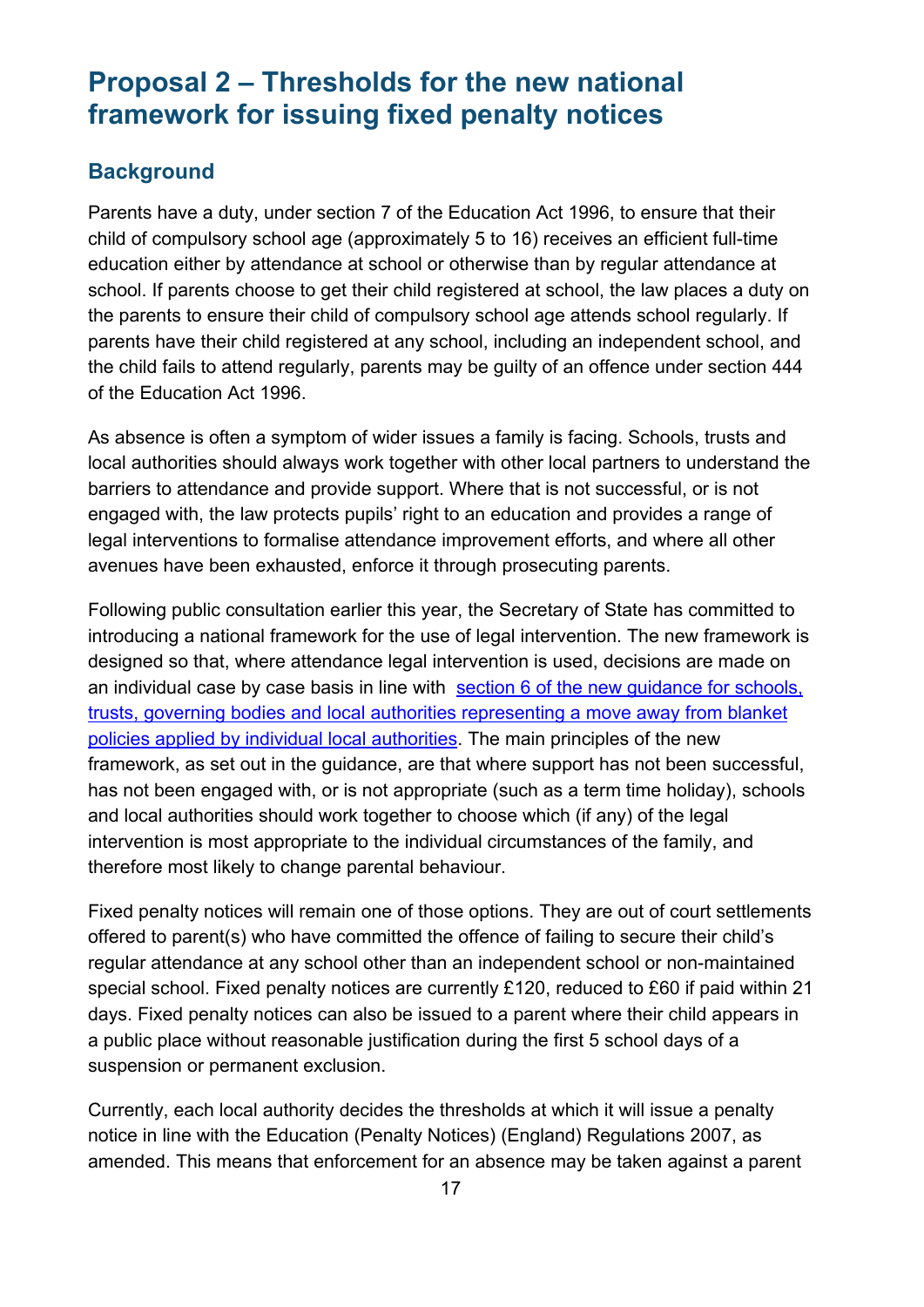living in one local authority's area, but the same absence would not be subject to enforcement in a neighbouring authority's area.

Subject to Parliament, to improve consistency and fairness, and to ensure fixed penalty notices are used appropriately as part of the suite of parental responsibility measures, we will introduce national thresholds at which penalty notice must be considered. This will replace individual local authority codes of conduct for issuing fixed penalty notices. Local authorities will remain independent prosecutors and will continue to decide which (if any) parental responsibility measure they use for each individual case. It is these new national thresholds that are being consulted on through this exercise.

# <span id="page-17-0"></span>**Proposal and rationale**

The new regulations on penalty notices will cover the same areas as existing local authority codes of conduct but replace individual local arrangements with national arrangements for:

- The thresholds at which a penalty notice must be considered
- The maximum number of penalty notices that can be issued to a parent in a given period. (Guidance will then set out that Prosecution should be considered at the next offence)

The new regulations will require individual case by case decisions about whether a fixed penalty notice is appropriate when a threshold is met. This will include an additional consideration of whether support has been exhausted or not engaged with or whether, such as in the case of unauthorised holiday in term time, it would not be appropriate.

## **When a penalty notice must be considered**

We propose setting the following national thresholds for the circumstances in which a penalty notice must be considered:

- 10 sessions of unauthorised absence including lateness in a term (where support has not been successful, has not been engaged with, or is not appropriate)
- Any incidence of unauthorised holiday in term time
- Any sessions of unauthorised absence immediately following a leave of absence in term time
- Any incidence of an excluded pupil being in a public place without reasonably justification during the first 5 school days of an exclusion

The maximum number of penalty notices that can be issued to each parent, per pupil. (Guidance will then set out that prosecution should be considered at the next offence.)

We propose setting a national limit of 2 fixed penalty notices being issued to one parent for the same child in a given school year. After this limit is reached, prosecution should be considered at the next offence.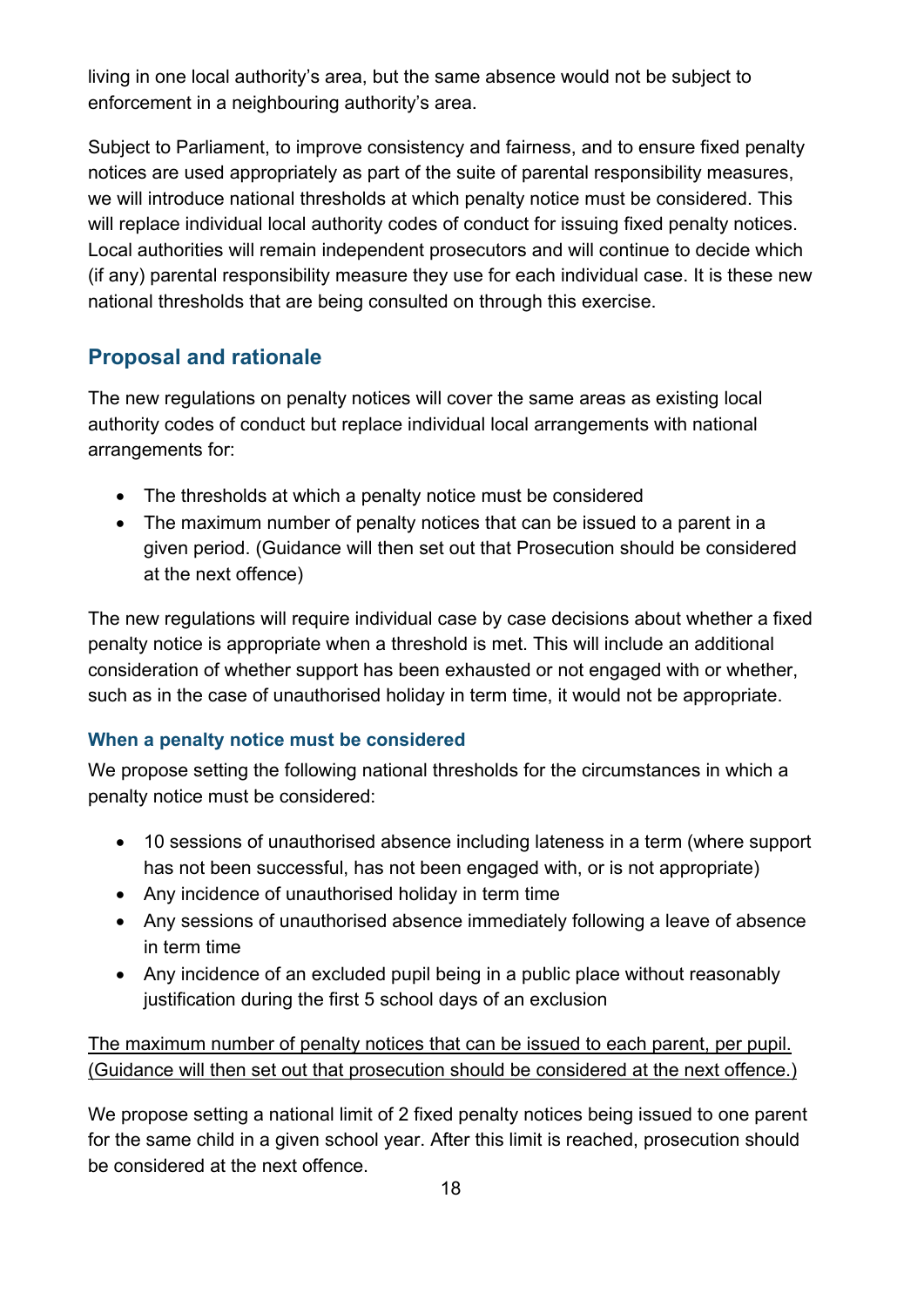#### **Duty for collaboration between those with authority to issue a penalty notice**

In addition to local authorities' current duty to collaborate with neighbouring authorities in delivering the fixed penalty notice system, we propose introducing a new duty on other officers authorised to issue them (including headteachers and the police) to check with the local authority before issuing. This is intended to prevent duplication and prevent a notice from being issued if support (or other legal intervention) is already in progress.

The introduction of these new thresholds is likely to be achieved, subject to Parliament, through revoking and replacing the Education (Penalty Notices) (England) Regulations 2007, as amended, with an expanded set of new regulations. Until then, each local authority is responsible for setting its own code of conduct and the relevant code for a given area should be followed.

## <span id="page-18-0"></span>**Questions on thresholds of the new national framework on fixed penalty notices:**

**Question 2.1. Do you agree with the national thresholds, as set out in the proposal above, for the circumstances in which a penalty notice must be considered?**

- Answer 2.1.1. Strongly agree
- Answer 2.1.2. Somewhat agree
- Answer 2.1.3. Neither agree nor disagree
- Answer 2.1.4. Somewhat disagree
- Answer 2.1.5. Strongly disagree
- Answer 2.1.6. If you do not agree, please explain why in no more than 200 words.

#### **Question 2.2. Do you agree that the maximum number of penalty notices that can be issued to each parent, per pupil, should be 2 per academic year?**

- Answer 2.2.1. Strongly agree
- Answer 2.2.2. Somewhat agree
- Answer 2.2.3. Neither agree nor disagree
- Answer 2.2.4. Somewhat disagree
- Answer 2.2.5. Strongly disagree
- Answer 2.2.6. If you do not agree, please explain why in no more than 200 words.

**Question 2.3. Do you agree that, any person with authority to issue a fixed penalty notice should be required to check with the local authority before issuing one in order to prevent the duplication of penalty notices and to ensure that a penalty notice is not issued when a prosecution for the particular offence is being consider?** 

Answer 2.3.1. Strongly agree Answer 2.3.2. Somewhat agree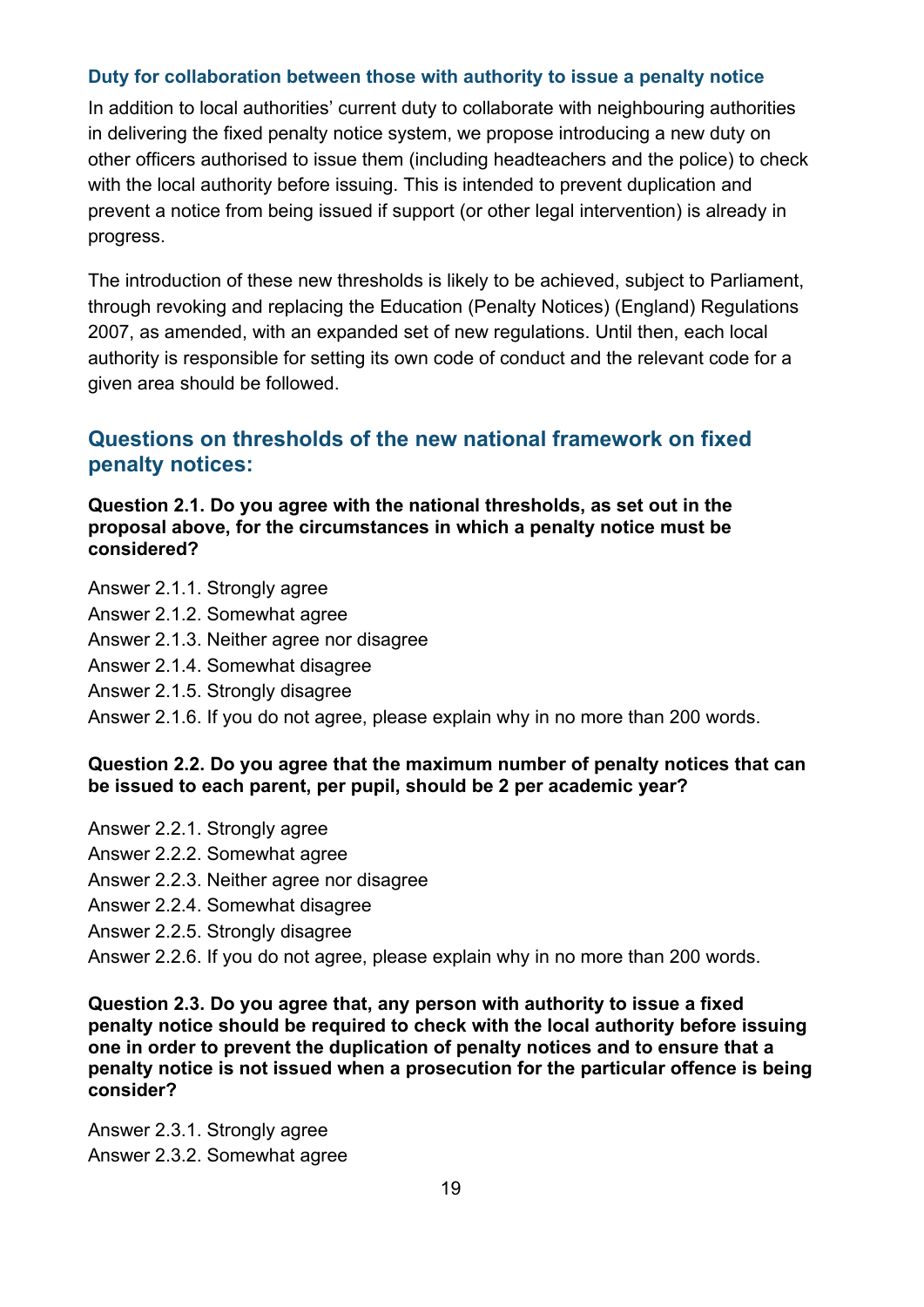Answer 2.3.3. Neither agree nor disagree

Answer 2.3.4. Somewhat disagree

Answer 2.3.5. Strongly disagree

Answer 2.3.6. If you do not agree, please explain why in no more than 200 words.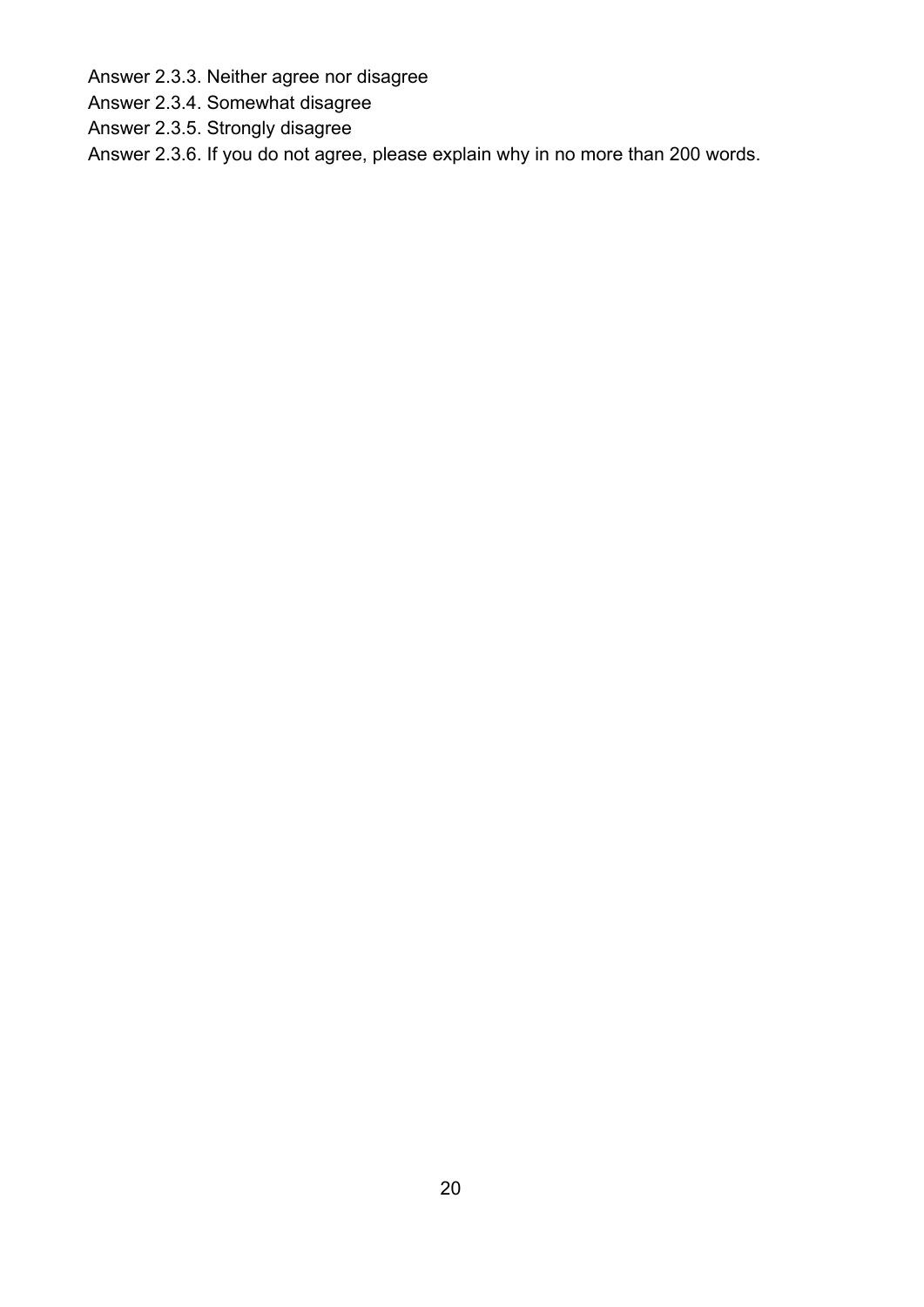# <span id="page-20-0"></span>**Public Sector Equality Duty**

Under the Equality Act 2010, the public sector equality duty requires public authorities to have due regard to the need to: eliminate unlawful discrimination, harassment and victimisation; advance equality of opportunity between persons who share a relevant protected characteristic and persons who do not share it; and foster good relations between persons who share a relevant protected characteristic and persons who do not share it. The 'protected characteristics' for the purpose of this duty are:

- Age (although a statutory exemption applies for school policy)
- Disability
- Gender Reassignment
- Marriage and Civil Partnership (although this is only relevant in relation to eliminating unlawful discrimination, harassment and victimisation)
- Pregnancy and Maternity
- Race (including ethnicity)
- Religion or belief
- Sex
- Sexual orientation

# <span id="page-20-1"></span>**Questions on the equalities impact:**

**Question 3.1 What do you consider to be the equalities impacts of the proposals on pupils, parents, groups of pupils or groups of parents who have or share each of the protected characteristics listed?** 

Answer 3.1. Please answer in no more than 200 words.